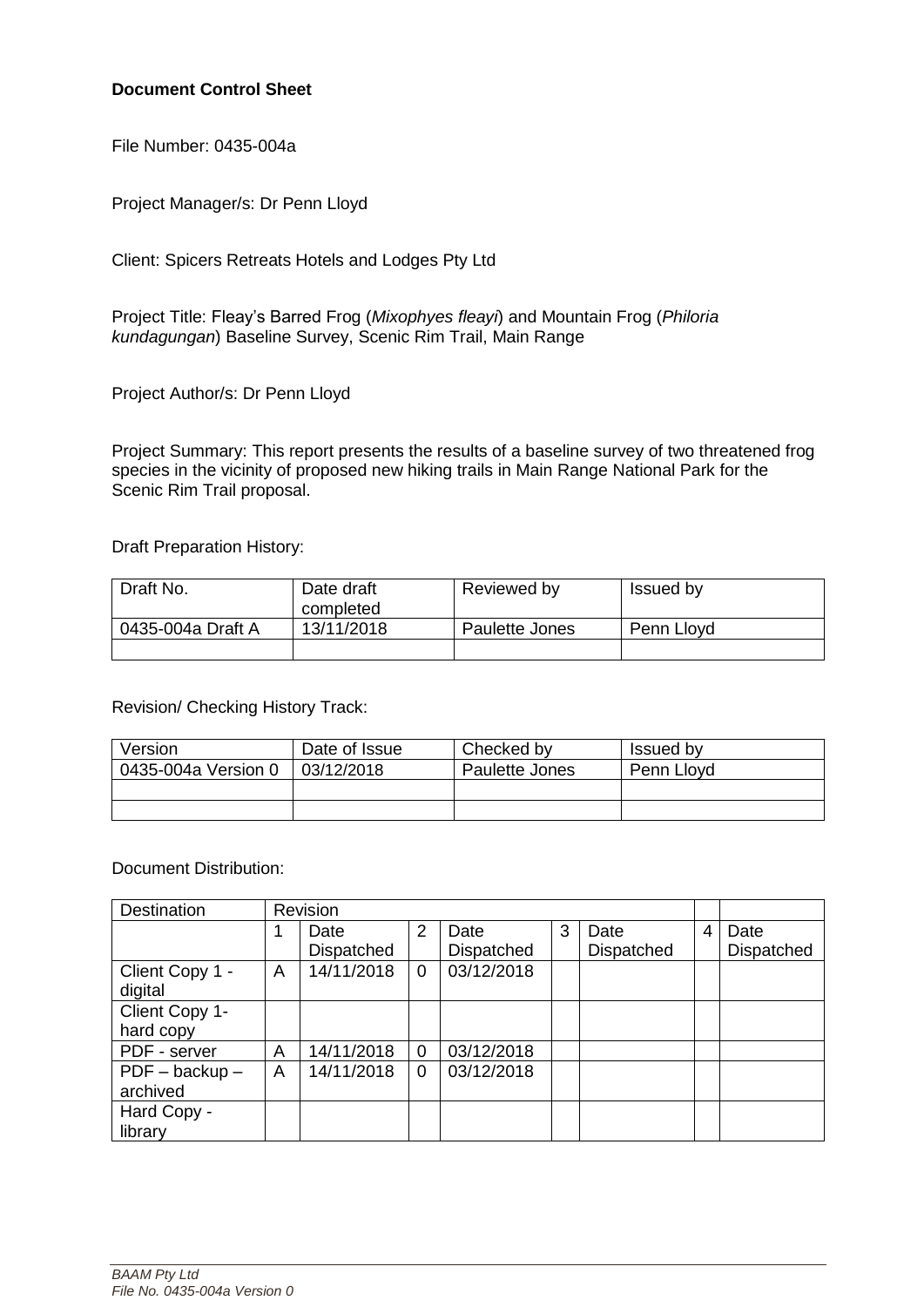#### **NOTICE TO USERS OF THIS REPORT**

#### Purpose of Report

Biodiversity Assessment and Management Pty Ltd has produced this report in its capacity as {consultants} for and on the request of Spicers Retreats Hotels and Lodges Pty Ltd (the "Client") for the sole purpose of providing a baseline survey of two threatened frog species in the vicinity of of proposed new hiking trails in Main Range National Park for the Scenic Rim Trail proposal (the "Specified Purpose"). This information and any recommendations in this report are particular to the Specified Purpose and are based on facts, matters and circumstances particular to the subject matter of the report and the Specified Purpose at the time of production. This report is not to be used, nor is it suitable, for any purpose other than the Specified Purpose. Biodiversity Assessment and Management Pty Ltd disclaims all liability for any loss and/or damage whatsoever arising either directly or indirectly as a result of any application, use or reliance upon the report for any purpose other than the Specified Purpose.

This report has been produced solely for the benefit of the Client. Biodiversity Assessment and Management Pty Ltd does not accept that a duty of care is owed to any party other than the Client. This report is not to be used by any third party other than as authorised in writing by Biodiversity Assessment and Management Pty Ltd and any such use shall continue to be limited to the Specified Purpose. Further, Biodiversity Assessment and Management Pty Ltd does not make any warranty, express or implied, or assume any legal liability or responsibility for any third party's use in whole or in part of the report or application or use of any other information or process disclosed in this report and to the full extent allowed by law excludes liability in contract, tort or otherwise, for any loss or damage sustained by any person or body corporate arising from or in connection with the supply or use of the whole part of the report through any cause whatsoever.

Biodiversity Assessment and Management Pty Ltd has used information provided to it by the Client and governmental registers, databases, departments and agencies in the preparation of this report. Biodiversity Assessment and Management Pty Ltd does not know, nor does it have any reason to suspect, that the information provided to it was false, inaccurate, incomplete or misleading at the time of its receipt. This report is supplied on the basis that while Biodiversity Assessment and Management Pty Ltd believes all the information in it is deemed reliable at the time of publication, it does not warrant its accuracy or completeness and to the full extent allowed by law excludes liability in contract, tort or otherwise, for any loss or damage sustained by any person or body corporate arising from or in connection with the supply or use of the whole or any part of the information in this report through any cause whatsoever.

#### Copyright and reproduction

This report and all indexes, schedules, annexures or appendices are subject to copyright pursuant to the Copyright Act 1968 (Cth). Subject to statutory defences, no third party may reproduce, publish, adapt or communicate to the public, in whole or in part, the content of this report without the express written consent of Biodiversity Assessment and Management Pty Ltd.

Signed on behalf of **Date: 03/12/2018 Biodiversity Assessment and Management Pty Ltd**

Tem Lligt

**Director**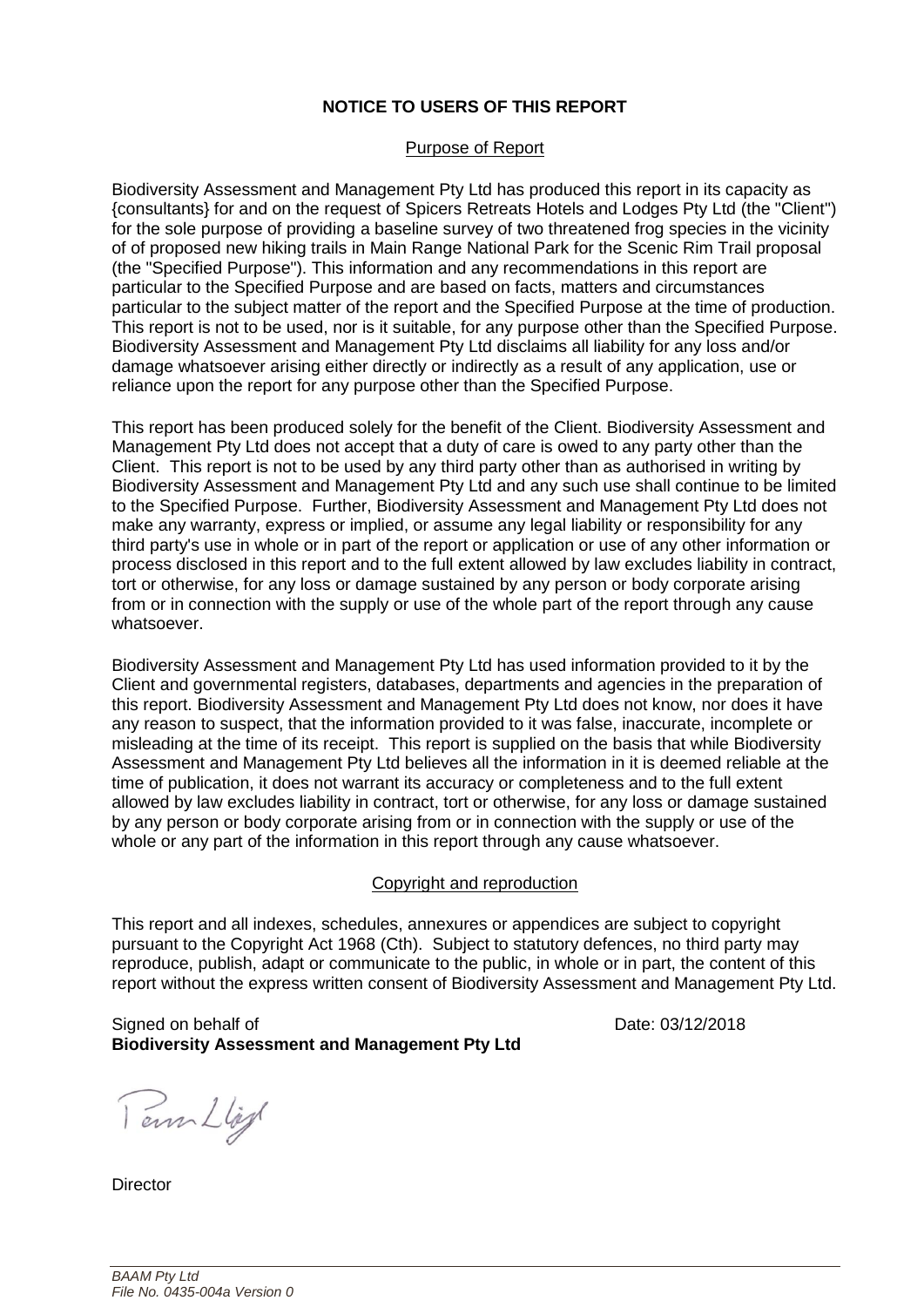# **FLEAY'S BARRED FROG (***Mixophyes fleayi***) AND MOUNTAIN FROG (***Philoria kundagungan***) BASELINE SURVEY**

# **SCENIC RIM TRAIL, MAIN RANGE**

# *Table of Contents*

| 1.0 | 1.1              |       |  |
|-----|------------------|-------|--|
| 2.0 | 1.2              |       |  |
|     | 2.1              |       |  |
|     | $2.2\phantom{0}$ |       |  |
|     | 2.3              |       |  |
|     | 2.4              |       |  |
|     | 2.5              |       |  |
| 3.0 |                  |       |  |
|     | 3.1              |       |  |
|     | 3.2              |       |  |
|     | 3.3              |       |  |
|     |                  | 3.3.1 |  |
|     |                  | 3.3.2 |  |
|     |                  | 3.3.3 |  |
|     | 3.4              |       |  |
|     |                  | 3.4.1 |  |
|     |                  | 3.4.2 |  |
|     |                  | 3.4.3 |  |
|     |                  | 3.4.4 |  |
|     | 3.5              |       |  |
|     | 3.6              |       |  |
| 4.0 |                  |       |  |

# *Table of Figures*

|             | Figure 3.1: Survey transect and frog observations, Blackfellow Creek section |
|-------------|------------------------------------------------------------------------------|
| Figure 3.2: | Survey transect and frog observations, Dalrymple Creek section               |

Figure 3.3: Mountain Frog observations, Sylvesters Lookout rock seep

# *Table of Appendices*

- Appendix A: Frog survey data
- Appendix B: Chytrid fungus test results

# *Table of Abbreviations*

BAAM Biodiversity Assessment and Management Pty Ltd DPEMP Development Proposal and Environmental Management Plan EPBC Act *Commonwealth Environment Protection and Biodiversity Conservation Act 1999* NC Act *Queensland Nature Conservation Act 1992*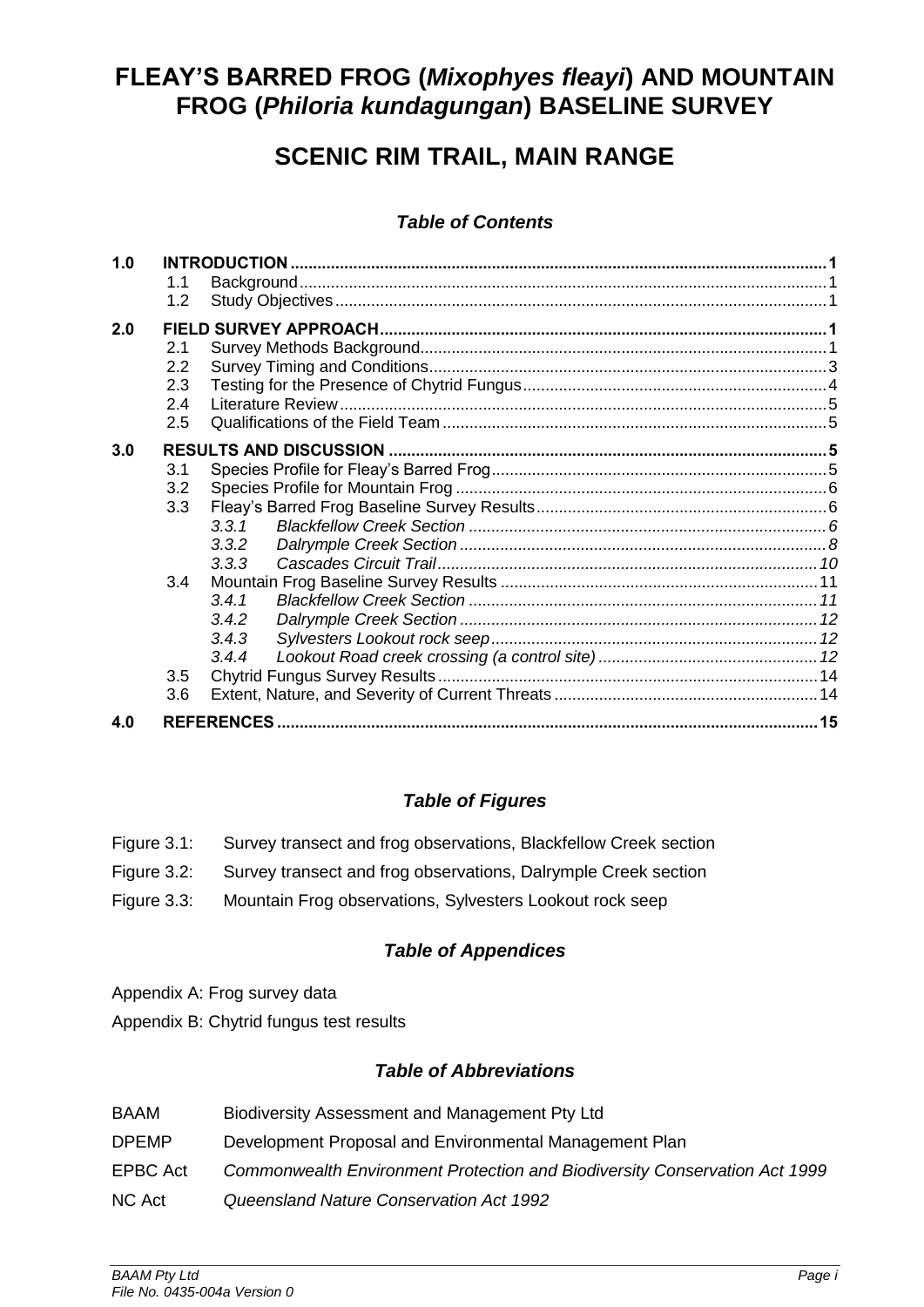

# <span id="page-3-0"></span>**1.0 INTRODUCTION**

#### <span id="page-3-1"></span>**1.1 BACKGROUND**

The Scenic Rim Trail –Thornton Trailhead to Spicers Peak Nature Refuge is a commercial proposal to establish a multi-day bushwalking experience in the Main Range on the western part of the Scenic Rim, including through parts of Main Range National Park and the Gondwana Rainforests of Australia World Heritage Area. The length of the proposed Class 5 Trail is approximately 53 km and is made up of existing National Park public walking tracks, Queensland Parks and Wildlife Service (QPWS) management roads, existing walking tracks on private land and new walking tracks through Main Range National Park and adjacent private lands (Tony Charters and Associates 2016).

The Commonwealth Department of Environment and Energy (the Department) proposed conditions of approval for the Scenic Rim Trail EPBC 2016/7847 specify under Condition 8b that works must not commence at new creek trails (the portion of new trails situated within a 100 m of Blackfellow Creek crossing and Dalrymple Creek crossing) until the collection of baseline population data for Fleay's Barred Frog (*Mixophyes fleayi*) and Mountain Frog (*Philoria kundagungan*) within 100 metres upstream and downstream of each crossing of the new trails at Blackfellow Creek and Dalrymple Creek, in accordance with the Baseline Data Collection and Monitoring Plan (BDCMP) for the Project has been completed. Baseline population data means data including, but not limited to, population abundance, composition and distribution as determined and collected by a suitably qualified person over a timeframe that serves as a sound basis for comparison to data acquired after commencement of the action.

#### <span id="page-3-2"></span>**1.2 STUDY OBJECTIVES**

The primary objectives of this study are to collect and report on the baseline population data for Fleay's Barred Frog and Mountain Frog collected in accordance with the methods outlined in the BDCMP to ensure compliance with the proposed conditions of approval of EPBC 2016/7847.

## <span id="page-3-3"></span>**2.0 FIELD SURVEY APPROACH**

#### <span id="page-3-4"></span>**2.1 SURVEY METHODS BACKGROUND**

Fleay's Barred Frog breeding males are known to call actively along the banks of rainforest streams within the period September to March (the activity period); therefore, any survey based on detecting the advertisement calls of males of this species should be conducted within this time period, but not during or within one week of heavy rainfall or strong stream flow (Commonwealth of Australia 2010), as stream-breeding frogs do not generally call during heavy rainfall or strong stream flow conditions since such conditions are unsuitable for egg-laying. The Commonwealth survey guidelines recommend that survey methods include call playback and spotlighting while walking transects along the stream (minimum transect length of 200 m) under conditions when the substrate and leaf litter is wet (Commonwealth of Australia 2010). The minimum survey effort for Fleay's Barred Frog is at least four separate survey occasions in the activity period, including a minimum of two nights under ideal conditions (Commonwealth of Australia 2010).

The New South Wales *Threatened species survey and assessment guidelines: field survey methods for fauna (Amphibians)* recommends that surveys for Mountain Frog should be conducted during the months of September to February and involve listening for calling males in areas of suitable habitat during the day. A minimum of one 200-metre transect per water body should be surveyed, with a repeated survey occurring on a second day. However, Mountain Frog calling data collected using continuously recording songmeters by Liam Bolitho, a post-graduate student at Southern Cross University, in Main Range National Park in 2016 showed that Mountain Frogs were calling most actively in September and October at one location and September to December at a second location, but with limited calling activity thereafter; these data suggest that the peak calling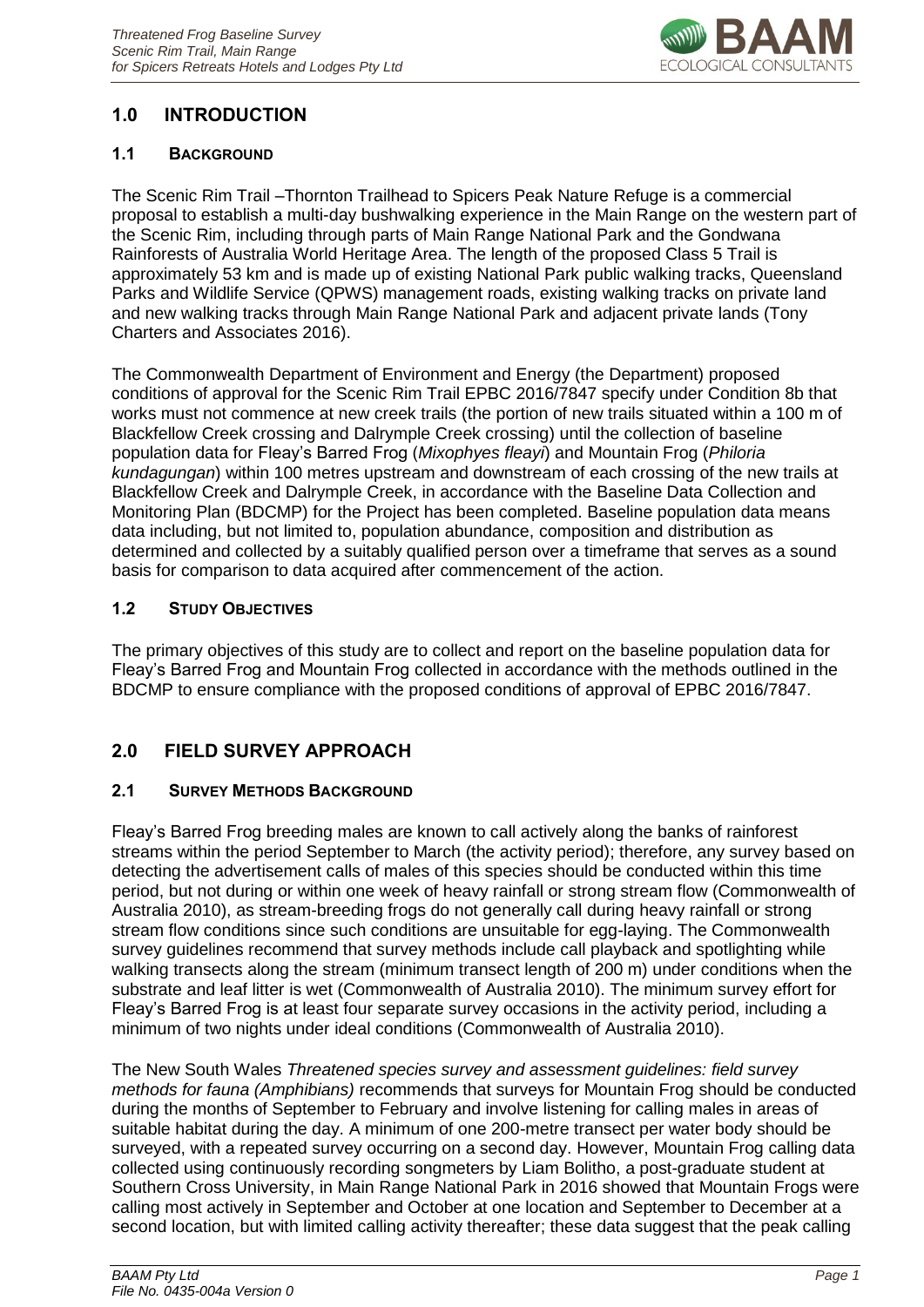

period for Mountain Frog in Main Range National Park is September to early November (Liam Bolitho, personal communication).

**Table 2.1** below summarises the survey methods (including survey methodology, effort, timing, frequency and responsibility) for the collection of baseline population data for Fleay's Barred Frog and Mountain Frog in the BDCMP, based on the survey considerations outlined above.

#### **Table 2.1. Description of baseline population data collection survey methods (including survey methodology, effort, timing, frequency and responsibility) for Fleay's Barred Frog and Mountain Frog.**

|                        | <b>Fleay's Barred Frog</b>                                                                                                                                                                                                                                                                                                                                                                                                                                                                                                                                                                                                                                                                   | <b>Mountain Frog</b>                                                                                                                                                                                                                                                                                                                                                                                                                                                                                                                                                                                                                                                                                                                                                                                      |
|------------------------|----------------------------------------------------------------------------------------------------------------------------------------------------------------------------------------------------------------------------------------------------------------------------------------------------------------------------------------------------------------------------------------------------------------------------------------------------------------------------------------------------------------------------------------------------------------------------------------------------------------------------------------------------------------------------------------------|-----------------------------------------------------------------------------------------------------------------------------------------------------------------------------------------------------------------------------------------------------------------------------------------------------------------------------------------------------------------------------------------------------------------------------------------------------------------------------------------------------------------------------------------------------------------------------------------------------------------------------------------------------------------------------------------------------------------------------------------------------------------------------------------------------------|
| $\bullet$<br>$\bullet$ | Methodology:<br>surveys to be undertaken during optimal weather<br>conditions defined as when the substrate and<br>leaf litter are wet after recent rainfall, but not<br>within the first week after heavy rainfall;<br>call and foraging frog surveys undertaken along<br>200m transects upstream and downstream of<br>each crossing point using the 'Audio strip<br>transect survey' method;<br>call surveys to record location and numbers of<br>calling males;<br>surveying the presence and relative abundance                                                                                                                                                                          | Methodology: Survey will focus on known and<br>potential Mountain Frog habitat within 50m of<br>proposed new trail sections using the following survey<br>method:<br>call surveys focused on areas of suitable habitat<br>$\bullet$<br>during the day recording numbers and locations of<br>calling males;<br>if the habitat is large enough, a 200m transect will<br>$\bullet$<br>be surveyed using the 'audio strip transect survey'<br>method, including a 200m transect upstream and<br>downstream of each of the Blackfellow Creek and<br>Dalrymple Creek crossings;                                                                                                                                                                                                                                 |
|                        | of Fleay's Barred Frog tadpoles during the day,<br>using dip-netting in five pools per 200m transect<br>(one transect upstream and one transect<br>downstream of each crossing point) to capture<br>tadpoles for species identification and<br>subsequent release, and recording the total<br>number of Fleay's Barred Frog tadpoles captured<br>in each of two 5-second sweeps of the net at<br>each pool; and<br>foraging frog surveys along the Cascades track<br>from Manna Gum Campground to the Dalrymple<br>Creek crossing point (a 2,700m long transect<br>survey through prime foraging habitat) repeated<br>on each survey night, recording locations of all<br>frogs encountered. | if the habitat is small, the 'static (or point) call<br>$\bullet$<br>survey' method will be applied.<br>Effort: A survey of all known and potential Mountain<br>Frog habitat within 50m of proposed new trail<br>sections, repeated on at least two days.<br>Timing and frequency: A single survey between<br>September-October (the time-period that monitoring<br>undertaken by Liam Bolitho (Southern Cross<br>University) shows to be the main calling period for this<br>species at Main Range National Park).<br>Responsibility: A suitably qualified person, being a<br>person who has professional qualifications, training,<br>skills or experience relevant to the matter of concern,<br>and who can give authoritative assessment, advice<br>and analysis using relevant protocols, standards, |
|                        | Effort: 200m transects upstream and downstream of<br>each of the Blackfellow Creek and Dalrymple Creek<br>crossing points, and a 2,700m long transect survey<br>on the Cascades track, repeated on at least four<br>nights at each site. A minimum of two nights under<br>ideal conditions.<br>Timing and frequency: Between September-March;<br>at least four separate nights of survey at each of the<br>crossing points.<br>Responsibility: A suitably qualified person.                                                                                                                                                                                                                  | codes of conduct, methods or literature.                                                                                                                                                                                                                                                                                                                                                                                                                                                                                                                                                                                                                                                                                                                                                                  |
|                        |                                                                                                                                                                                                                                                                                                                                                                                                                                                                                                                                                                                                                                                                                              |                                                                                                                                                                                                                                                                                                                                                                                                                                                                                                                                                                                                                                                                                                                                                                                                           |

New trail sections cross Fleay's Barred Frog habitat at two locations, these being the points at which new trails cross Blackfellow Creek and Dalrymple Creek. A survey of Mountain Frog habitat and Rainforest Spinach (*Elatostema* spp., an indicator of potential Mountain Frog habitat) along the proposed alignment of new trails was conducted in June 2018 to identify all potential Mountain Frog habitat in proximity to new trail sections, particularly within 250m of high-precision historical records of Mountain Frog (BAAM 2018a). This survey resulted in two minor trail realignments to ensure new trail sections near Mt Mistake and north-west of Bare Rock did not approach within 50m of potential Mountain Frog habitat. Following these realignments, new trail sections cross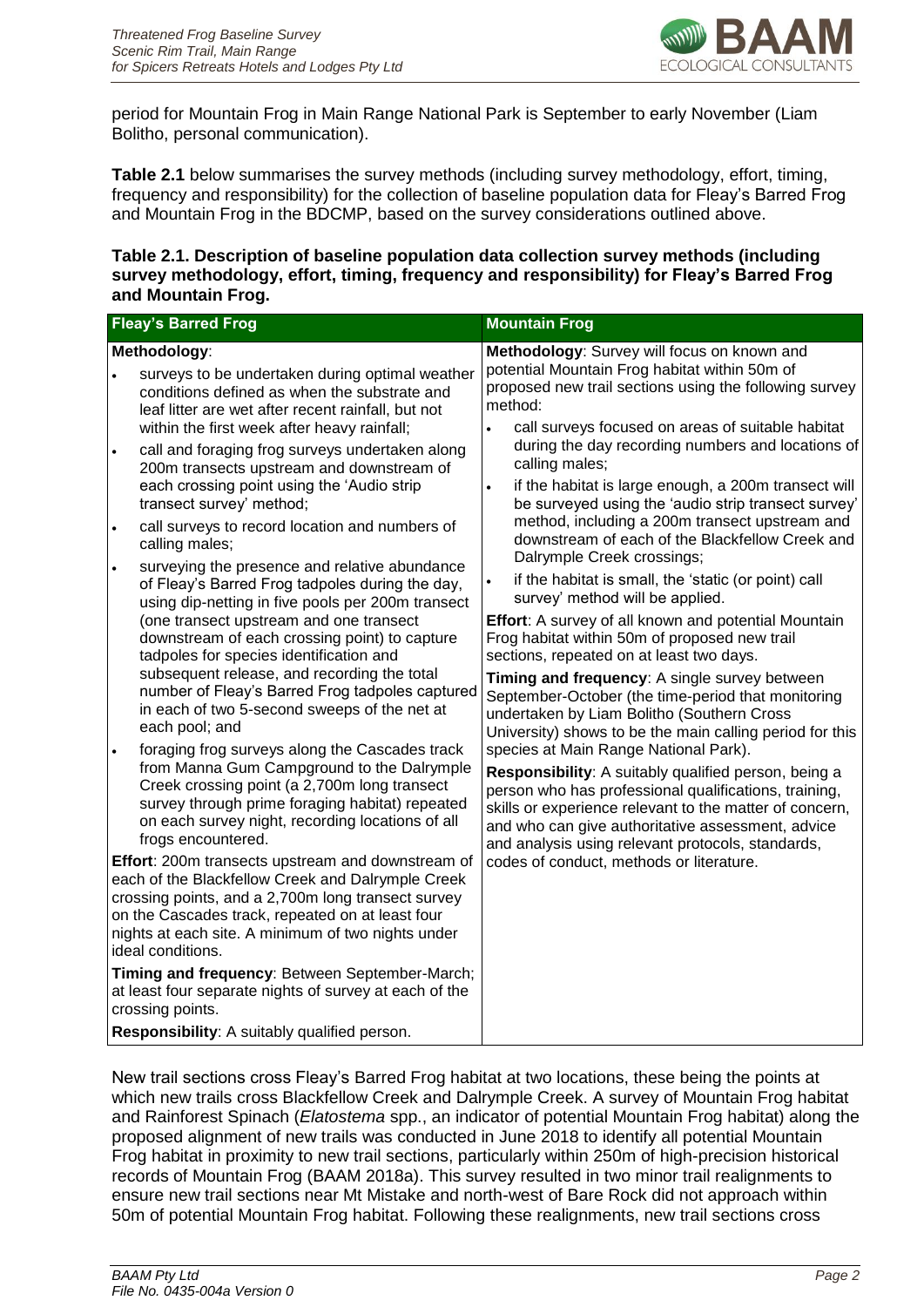

potential Mountain Frog habitat at the proposed Blackfellow Creek and Dalrymple Creek crossings, and approach within 50m of potential Mountain Frog habitat at only one other location, a rocky seep on the escarpment edge near Sylvesters Lookout approximately 30m from a new trail section. Consequently, Mountain Frog baseline surveys were restricted to these three localities. Mountain Frog surveys were also undertaken opportunistically at a control site selected for the water quality baseline assessment required under a separate approval condition, this being at a creek of similar size to Blackfellow Creek that is crossed by the Lookout Road. All surveys were undertaken in accordance with the methodology outlined in **Table 2.1**; however, the downstream strip-transect survey at Dalrymple Creek was 100m long, ending at a waterfall that prevented safe access further downstream of that point. The GPS coordinates for the starting and end points of all survey transects are included in **Appendix A**.

#### <span id="page-5-0"></span>**2.2 SURVEY TIMING AND CONDITIONS**

Baseline surveys for the two threatened frog species were undertaken over the time period November 2016 to October 2018, summarised in more detail for each species in **Table 2.2** below. Three of the four Fleay's Barred Frog surveys at each of the survey sites were undertaken during ideal conditions for a call survey; the first of the four surveys was undertaken during ideal conditions for surveying for foraging frogs, but was not appropriate for a call survey since it occurred directly after heavy rainfall that resulted in high creek flow conditions; rainfall preceding the March 2017 survey included 48 mm recorded over the two days 13-14 March and approximately 100 mm recorded over 24 hours on 20-21 March at the Mount Castle rain-gauge (BoM 2018). All Mountain Frog surveys were undertaken during the peak calling activity period.

| <b>Locality</b>                                        | <b>Survey timing</b>                           | <b>Survey conditions</b>                                                                                                                                                                                                                                                                                                                                              |  |
|--------------------------------------------------------|------------------------------------------------|-----------------------------------------------------------------------------------------------------------------------------------------------------------------------------------------------------------------------------------------------------------------------------------------------------------------------------------------------------------------------|--|
| <b>Fleay's Barred Frog</b>                             |                                                |                                                                                                                                                                                                                                                                                                                                                                       |  |
| Blackfellow<br>Creek<br>crossing                       | 20 March 2017<br>(nocturnal 18:20<br>to 20:05) | Warm, humid evening; steady rainfall from around 15:00 and throughout<br>the survey period, with heavy rain for a short period in the half hour before<br>the survey started, which precipitated a rapid temporary rise in the flow of<br>water in the creek itself; leaf litter and substrate wet. Ideal conditions for<br>foraging frogs but not for a call survey. |  |
| (200m strip-<br>transect<br>upstream,                  | 4 October 2018<br>(nocturnal<br>21:30-22:15)   | Ideal conditions for a call survey. Cool evening following a light shower<br>of <10mm in the late afternoon that broke a dry spell; leaf litter and<br>substrate wet.                                                                                                                                                                                                 |  |
| 200m strip<br>transect<br>downstream)<br>altitude 920- | 5 October 2018<br>(nocturnal<br>18:25-19:10)   | Ideal conditions for a call survey. Cool overcast evening following at<br>least 10mm light showers since the previous evening, with light showers<br>starting again towards the end of the survey; leaf litter and substrate wet.                                                                                                                                     |  |
| 940m                                                   | 7 October 2018<br>(nocturnal<br>22:10-22:50)   | Ideal conditions for a call survey. Mild overcast evening following at<br>least 20mm of light showers the previous two days, with a light shower<br>during the survey; leaf litter and substrate wet.                                                                                                                                                                 |  |
| Dalrymple<br>Creek<br>crossing                         | 21 March 2017<br>(nocturnal 18:20<br>to 19:00) | Heavily overcast, warm, humid evening with occasional light showers<br>following heavy rainfall the previous evening that resulted in high flow<br>conditions in Dalrymple Creek; leaf litter and substrate wet. Ideal<br>conditions for foraging frogs but not for a call survey.                                                                                    |  |
| (200m strip-<br>transect<br>upstream,                  | 4 October 2018<br>(nocturnal<br>18:30-19:30)   | Ideal conditions for a call survey. Cool evening following a light shower<br>of <10mm in the late afternoon that broke a dry spell; leaf litter and<br>substrate wet.                                                                                                                                                                                                 |  |
| 100m strip<br>transect<br>downstream)                  | 5 October 2018<br>(nocturnal<br>21:15-22:00)   | Ideal conditions for a call survey. Cool overcast evening with<br>continuous light showers following at least 10mm light showers since the<br>previous evening; leaf litter and substrate wet.                                                                                                                                                                        |  |
| altitude 770-<br>800m                                  | 7 October 2018<br>(nocturnal<br>18:50-20:00)   | Ideal conditions for a call survey. Mild overcast evening following at<br>least 20mm of light showers the previous two days; leaf litter and<br>substrate moist.                                                                                                                                                                                                      |  |
| Cascades<br>Circuit trail<br>(2,700m strip             | 21 March 2017<br>(nocturnal 19:10<br>to 20:30) | Heavily overcast, warm, humid evening with occasional light showers<br>following heavy rainfall the previous evening; leaf litter and substrate wet.<br>Ideal conditions for foraging frogs.                                                                                                                                                                          |  |
| transect)<br>altitude 700-<br>780m                     | 4 October 2018<br>(nocturnal<br>19:30-20:30)   | Cool evening following a light shower of <10mm in the late afternoon that<br>broke a dry spell; leaf litter and substrate wet. Ideal conditions for foraging<br>frogs.                                                                                                                                                                                                |  |

#### **Table 2.2 Baseline threatened frog survey details.**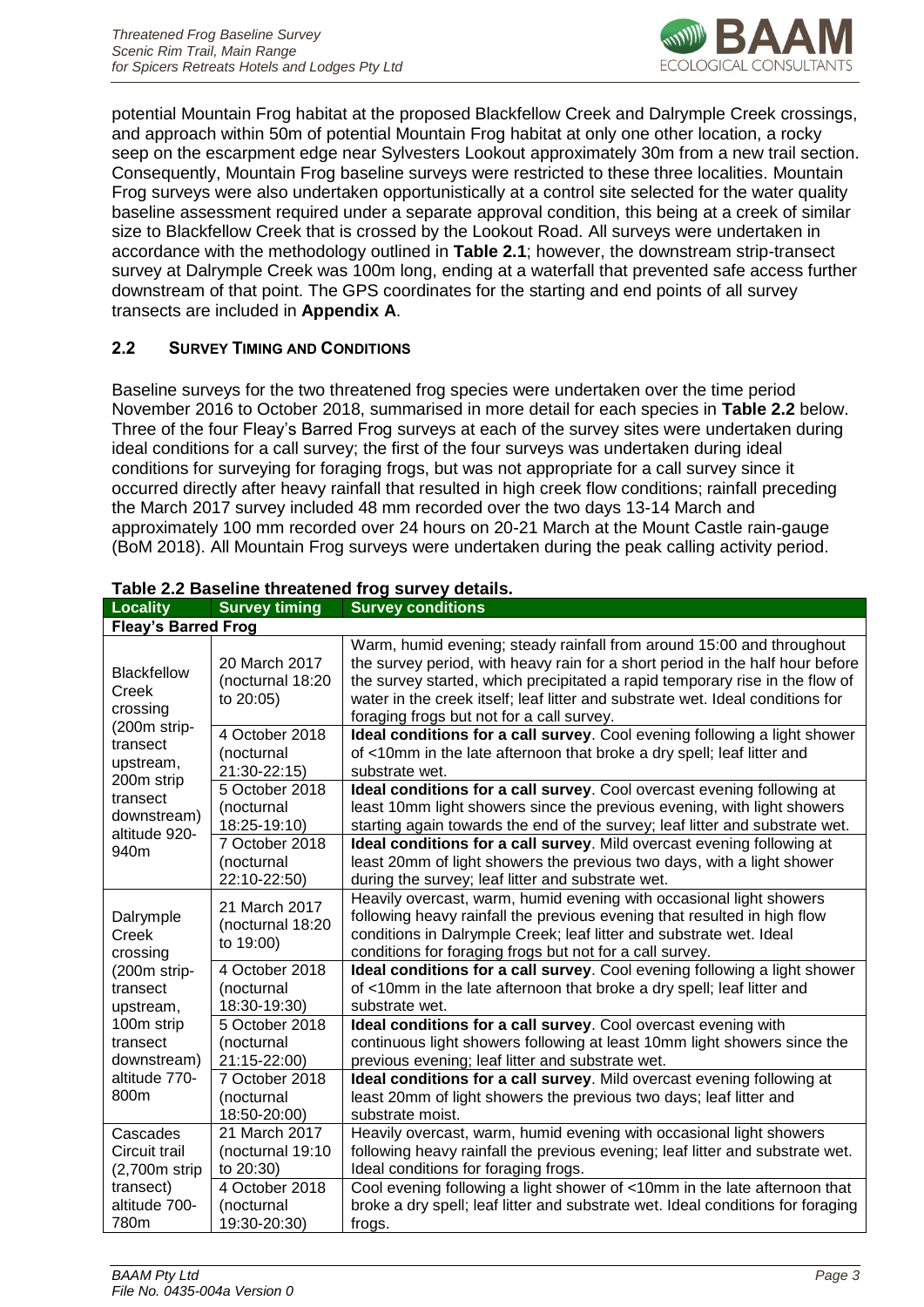

| Locality                                                                                                                | <b>Survey timing</b>                                           | <b>Survey conditions</b>                                                                                                                                                                        |  |  |
|-------------------------------------------------------------------------------------------------------------------------|----------------------------------------------------------------|-------------------------------------------------------------------------------------------------------------------------------------------------------------------------------------------------|--|--|
|                                                                                                                         | 5 October 2018<br>(nocturnal<br>20:30-21:15)                   | Cool overcast evening with continuous light showers following at least<br>10mm light showers since the previous evening; leaf litter and substrate<br>wet. Ideal conditions for foraging frogs. |  |  |
|                                                                                                                         | 7 October 2018<br>(nocturnal<br>20:00-21:10)                   | Mild overcast evening following at least 20mm of light showers the<br>previous two days; leaf litter and substrate moist.                                                                       |  |  |
| <b>Mountain Frog</b>                                                                                                    |                                                                |                                                                                                                                                                                                 |  |  |
| <b>Blackfellow</b>                                                                                                      | 4 October 2018<br>(afternoon<br>14:30-15:15)                   | Mild afternoon in dry conditions following a dry spell.                                                                                                                                         |  |  |
| Creek<br>crossing<br>(200m strip-<br>transect                                                                           | 4 October 2018<br>(nocturnal<br>21:30-22:15)                   | Cool evening following a light shower of <10mm in the late afternoon that<br>broke a dry spell.                                                                                                 |  |  |
| upstream,<br>200m strip<br>transect                                                                                     | 5 October 2018<br>(nocturnal<br>21:15-22:00)                   | Cool overcast evening with continuous light showers following at least<br>10mm light showers since the previous evening.                                                                        |  |  |
| downstream)<br>altitude 920-<br>940m                                                                                    | 7 October 2018<br>(nocturnal<br>18:50-20:00)                   | Mild overcast evening following at least 20mm of light showers the<br>previous two days, with a light shower during the survey.                                                                 |  |  |
|                                                                                                                         | 25 October 2018<br>$(09:50-11:00)$                             | Mild partly cloudy day following a 1mm shower the previous day, and<br>regular showers totaling 136 mm since 7 October.                                                                         |  |  |
| Dalrymple<br>Creek<br>crossing                                                                                          | 4 October 2018<br>(nocturnal<br>18:30-19:30)                   | Cool evening following a light shower of <10mm in the late afternoon that<br>broke a dry spell.                                                                                                 |  |  |
| (200m strip-<br>transect<br>upstream,                                                                                   | 5 October 2018<br>(afternoon<br>13:20-14:25)                   | Cool afternoon during continuous light showers following approximately<br>10mm light showers since the previous evening.                                                                        |  |  |
| 100m strip<br>transect                                                                                                  | 5 October 2018<br>(nocturnal)                                  | Cool overcast evening with continuous light showers following at least<br>10mm light showers since the previous evening.                                                                        |  |  |
| downstream)<br>altitude 770-                                                                                            | 7 October 2018<br>(nocturnal)                                  | Mild overcast evening following at least 20mm of light showers the<br>previous two days.                                                                                                        |  |  |
| 800m                                                                                                                    | 25 October 2018<br>$(12:50-13:50)$                             | Mild partly cloudy day following a 1mm shower the previous day, and<br>regular showers totaling 136 mm since 7 October.                                                                         |  |  |
| Sylvesters<br>Lookout rock                                                                                              | 11 November<br>2016 (diurnal)                                  | Warm, dry day; previous rainfall comprised light showers totaling<br>approximately 10mm two days prior. Rock seep wet.                                                                          |  |  |
| seep (static<br>call survey)                                                                                            | 4 October 2018<br>(afternoon)                                  | Mild afternoon in dry conditions following a dry spell. Rock seep dry.                                                                                                                          |  |  |
| altitude<br>1030m                                                                                                       | 5 October 2018<br>(morning)                                    | Cool morning following <10mm light showers since the previous evening.<br>Rock seep dry.                                                                                                        |  |  |
| Lookout<br>Road creek                                                                                                   | 4 October 2018<br>(afternoon)                                  | Mild afternoon in dry conditions following a dry spell.                                                                                                                                         |  |  |
| crossing<br>(aquatic                                                                                                    | 5 October 2018<br>(morning)                                    | Cool morning following approximately 12mm light showers since the<br>previous evening.                                                                                                          |  |  |
| control site,<br>200m strip-<br>transect<br>upstream,<br>200m strip<br>transect<br>downstream)<br>altitude 940-<br>960m | 25 October 2018<br>(morning 08:50-<br>09:10; upstream<br>only) | Mild partly cloudy day following a 1mm shower the previous day, and<br>regular showers totaling 136 mm since 7 October.                                                                         |  |  |

#### <span id="page-6-0"></span>**2.3 TESTING FOR THE PRESENCE OF CHYTRID FUNGUS**

During the March 2017 survey, swab samples were collected from five Fleay's Barred Frog tadpoles in each of the two streams surveyed to test for the presence of chytrid fungus as an additional survey commitment not required to address approval conditions. These samples were sent to Cesar Laboratories for testing for the presence of chytrid fungus spores. DNA was extracted from each swab sample and then tested in triplicate as per the real-time Taqman PCR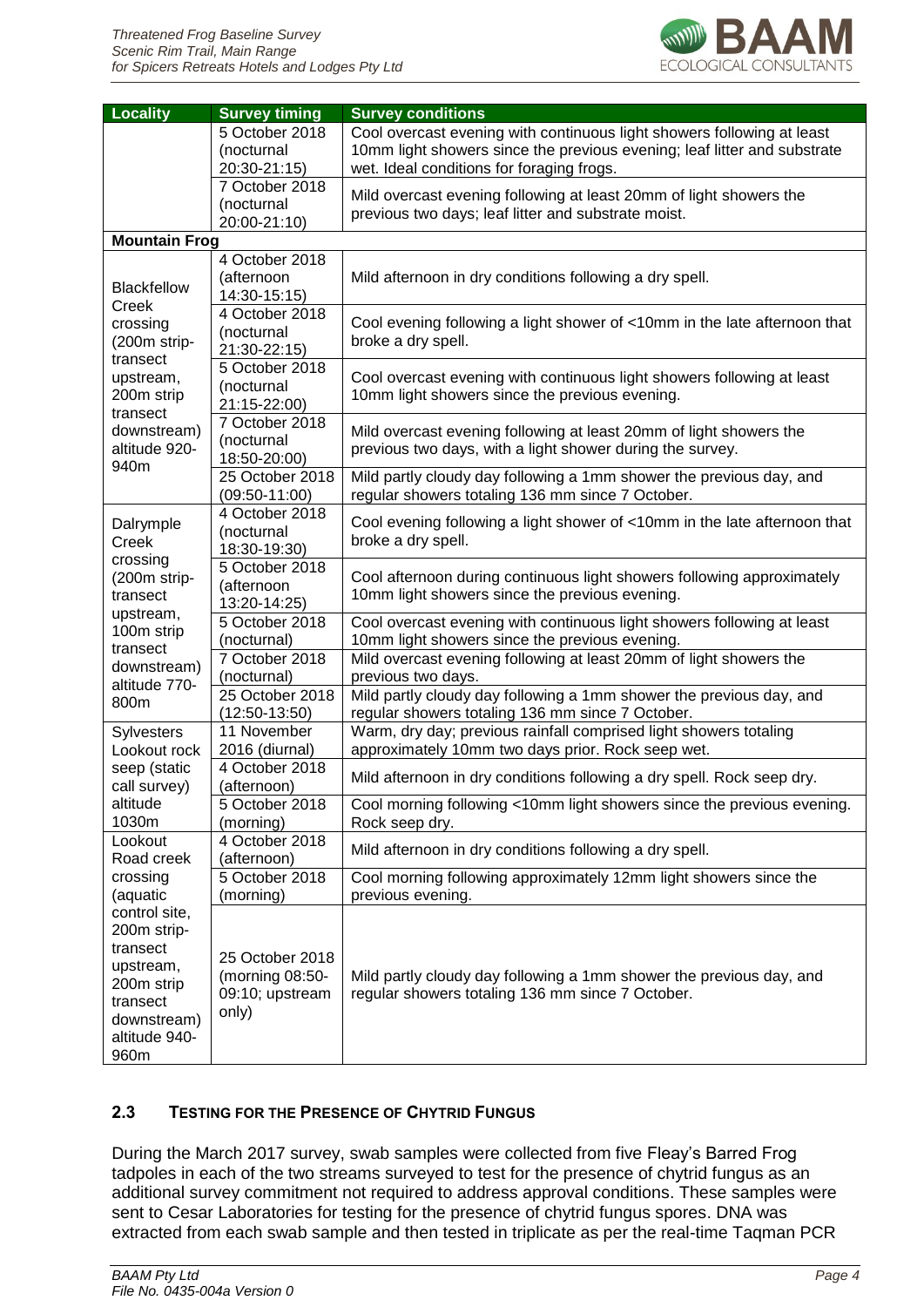

assay method of Boyle *et al*. (2004), with total amounts of zoospores within a swab extraction estimated using a known zoospore standard. There are three results possible: Positive for chytrid (all 3 replicates test positive), Negative for chytrid (all 3 replicates test negative) and Equivocal (1 or 2 positives out of 3 replicates).

#### <span id="page-7-0"></span>**2.4 LITERATURE REVIEW**

The published literature relating to the ecology and conservation of the two threatened frog species was reviewed to inform the field survey methodology and assessment of conservation status and current and emerging threats.

#### <span id="page-7-1"></span>**2.5 QUALIFICATIONS OF THE FIELD TEAM**

The baseline threatened frog surveys were led by Dr Penn Lloyd (Principal Ecologist), a suitably qualified person, with assistance from Adrian Caneris (Principal Wildlife Consutlant), Lizzy Buckby (Project Ecologist) and Gavin Jones (Fauna Spotter/Catcher). Dr Penn Lloyd has a PhD in ecology and 25 years of field experience as a terrestrial ecologist. He has published 60 peer-reviewed scientific publications in ecology and has authored over 210 consultancy reports.

## <span id="page-7-2"></span>**3.0 RESULTS AND DISCUSSION**

#### <span id="page-7-3"></span>**3.1 SPECIES PROFILE FOR FLEAY'S BARRED FROG**

**Status**: EPBC Act: Endangered; NC Act: Endangered.

**Distribution:** Fleay's Barred Frog is narrowly distributed from the Conondale Range in south-east Queensland south to Yabba Scrub in north-eastern New South Wales (Hines *et al.* 1999). Populations in the Conondale Ranges declined in the 1970's and the species was thought to be lost from the area since 1990-91 (Ingram and McDonald 1993). However, more recent surveys have located the species in the upper reaches of neighbouring streams but it appears to still be absent from lower reaches (Hines *et al.* 1999). Populations from Mount Tamborine and the Bunya Mountains now seem to be extinct (Curtis *et al*. 2012), but population densities in the Border Ranges have recovered following initial declines due to chrytrid fungus infection (Newell *et al*. 2013, Quick *et al.* 2015).

**Habitat and Ecology:** Inhabits montane rainforest and adjoining tall open forests along lotic streams in which the species breeds (Curtis *et al*. 2012). Most records occur above 400 m, but they can be located in streams as low as 200 m (Goldingay *et al.* 1999).Typically found close to its breeding habitat along rainforests streams, but individuals, particularly adult females, can sometimes be located several hundred metres from breeding habitat, including along ridge tops in rainforest (Doak 2005).

Males call while perched on emergent rocks or on the nearby bank. Breeding occurs between July and April. Eggs are deposited in "nests" constructed in the shallow riffle zone of gently flowing streams. The nest consists of a shallow excavation in the stream bed or eggs are pasted directly onto bed rock. Unlike many frogs, *M. fleayi* does not appear to breed during and immediately after heavy rain. Rather the species breeds shortly after stream flow has slowed. This is presumably to avoid the threat of nests and tadpoles being washed downstream during high flow events (Stratford *et al*. 2010, Knowles *et al.* 2014).

**Threats:** Unclear, although the following possible processes have been suggested (Eyre *et al.*  1997; Hines *et al.* 1999, Curtis *et al*. 2012):

• Increased mortality due to the exotic pathogen, *Batrachochytrium* (chytrid fungus) is a strongly suspected cause of the population decline of Fleay's Barred Frog. *M. fleayi* suffering from chytrid fungus have been located at various locations (Berger *et al.* 1999).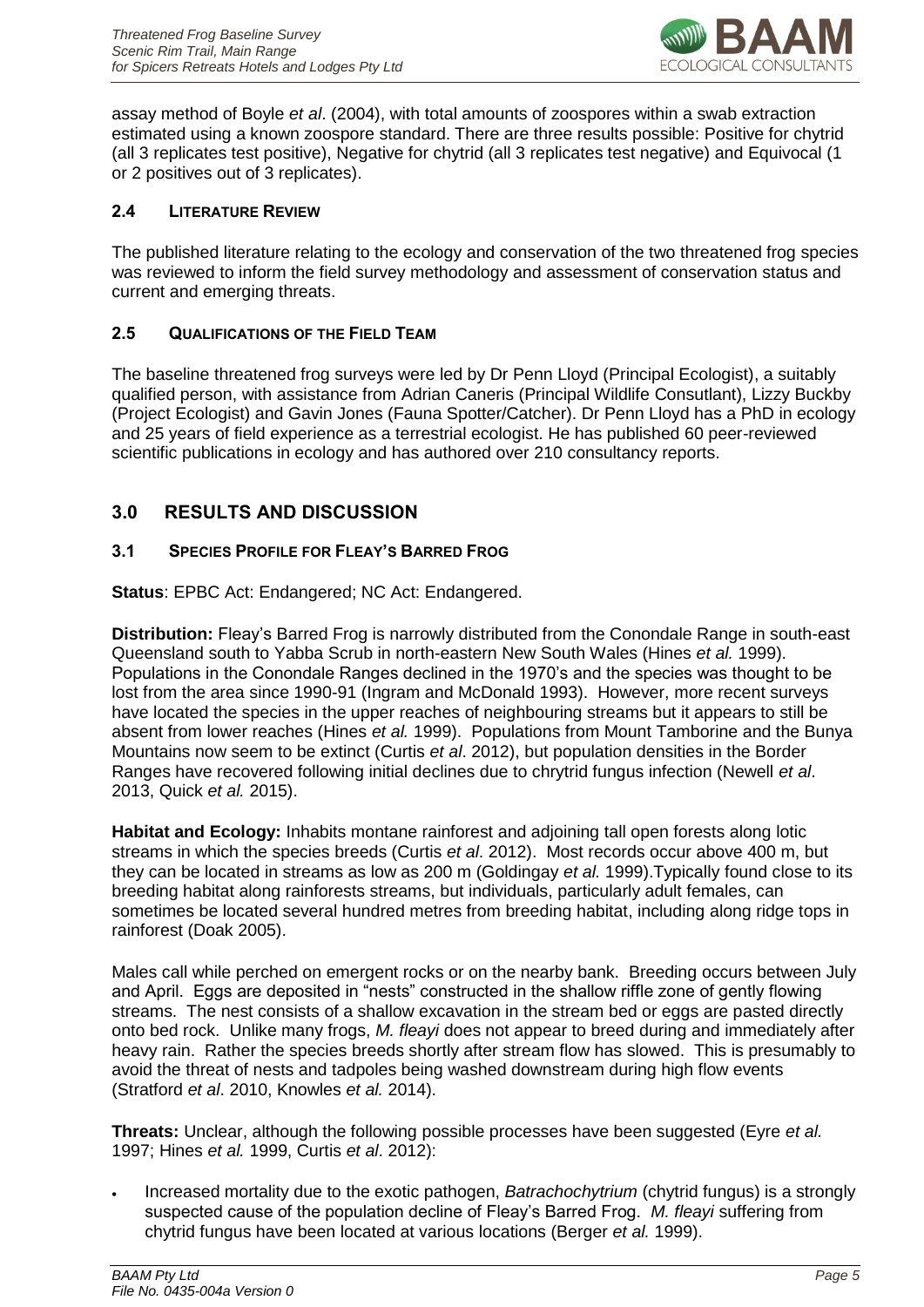

- Loss and fragmentation of habitat;
- Habitat degradation, particularly of breeding sites due to disturbance by cattle and pigs leading to increased sedimentation of breeding habitat;
- Weed invasion (e.g. Mist Weed *Agerata riparia*) of riparian habitat potentially degrading breeding sites; and
- Predation by feral animals.

#### <span id="page-8-0"></span>**3.2 SPECIES PROFILE FOR MOUNTAIN FROG**

**Status**: NC Act: Vulnerable.

**Distribution:** Mountain Frog has a restricted distribution that ranges from the Mistake Mountains in the north of Main Range National Park in south-east Queensland south to Ramornie State Forest, west of Grafton in New South Wales (Knowles *et al.* 2004; OEH 2018).

**Habitat and Ecology:** Mountain Frog is most common in montane subtropical and temperate rainforests where it inhabits shallow burrows in mud moss or in leaf-litter in the headwaters and along the edges of constantly flowing streams or around permanent soaks. It also occurs in wet eucalypt forests where rock outcrops or cliff bases hold surface moisture (OEH 2018).

Eggs are laid in small moist hollows beneath rocks or leaf litter in seepage areas, where the embryos complete their entire development and metamorphose. The tadpoles do not leave the nest until they emerge as metamorphlings (OEH 2018).

**Threats:** The following possible processes have been suggested:

- Climate change, due to the species restricted range, and specialized habitat restricted to montane rainforest with high rainfall (Hagger *et al.* 2012).
- Loss or damage to habitat through forestry or agricultural practices (Knowles *et al.* 2004, OEH 2018);
- Risk of local extinction due to small, scattered populations (OEH 2018); and
- Infection by amphibian chytrid fungus (OEH 2018).

#### <span id="page-8-1"></span>**3.3 FLEAY'S BARRED FROG BASELINE SURVEY RESULTS**

#### <span id="page-8-2"></span>**3.3.1 Blackfellow Creek Section**

No frogs were heard calling or responded to call-playback during the nocturnal spotlighting survey of 20 March 2017. However, this survey was undertaken during steady rain and in conditions of high stream flow immediately after heavy rainfall; therefore, frogs were not expected to be calling or responding to call-playback. Yet, the survey conditions were ideal for detecting frogs foraging (**Photo 3.1**); a total of seven Fleay's Barred Frogs were detected above the proposed crossing point but none were detected below the proposed crossing point. These frogs tended to be found on level, more open ground within 30 m of the creek banks and were all exhibiting foraging behaviour. Fleay's Barred Frogs were very active during the survey of 4 October 2018 following light showers that broke a dry spell, with frogs detected both foraging and calling. Fleay's Barred Frogs were calling or responded to call-playback during the three surveys in October 2018 that were undertaken during ideal conditions for a call survey. The maximum and average (±1 standard deviation) total number of frogs detected during the three surveys conducted in ideal conditions were 10 and 7.0±4.4 frogs on the 250m strip-transect upstream of the proposed crossing point and 5 and 4.0±1.0 frogs on the 200m strip-transect downstream of the proposed crossing point. The locations of all Fleay's Barred Frog detections at Blackfellow Creek are shown in **Figure 3.1**, with detailed location data provided in **Appendix A**.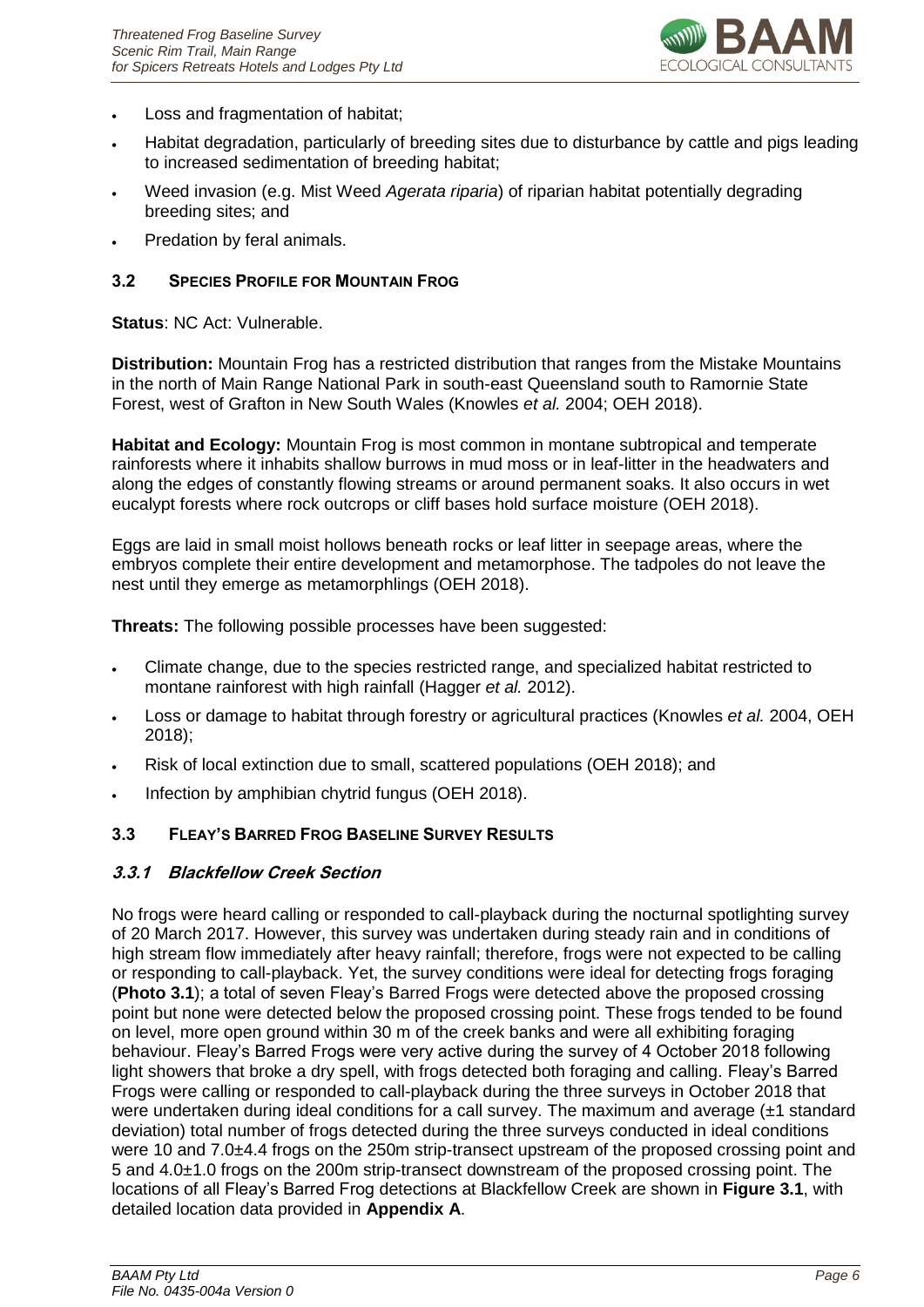Figure 3.1

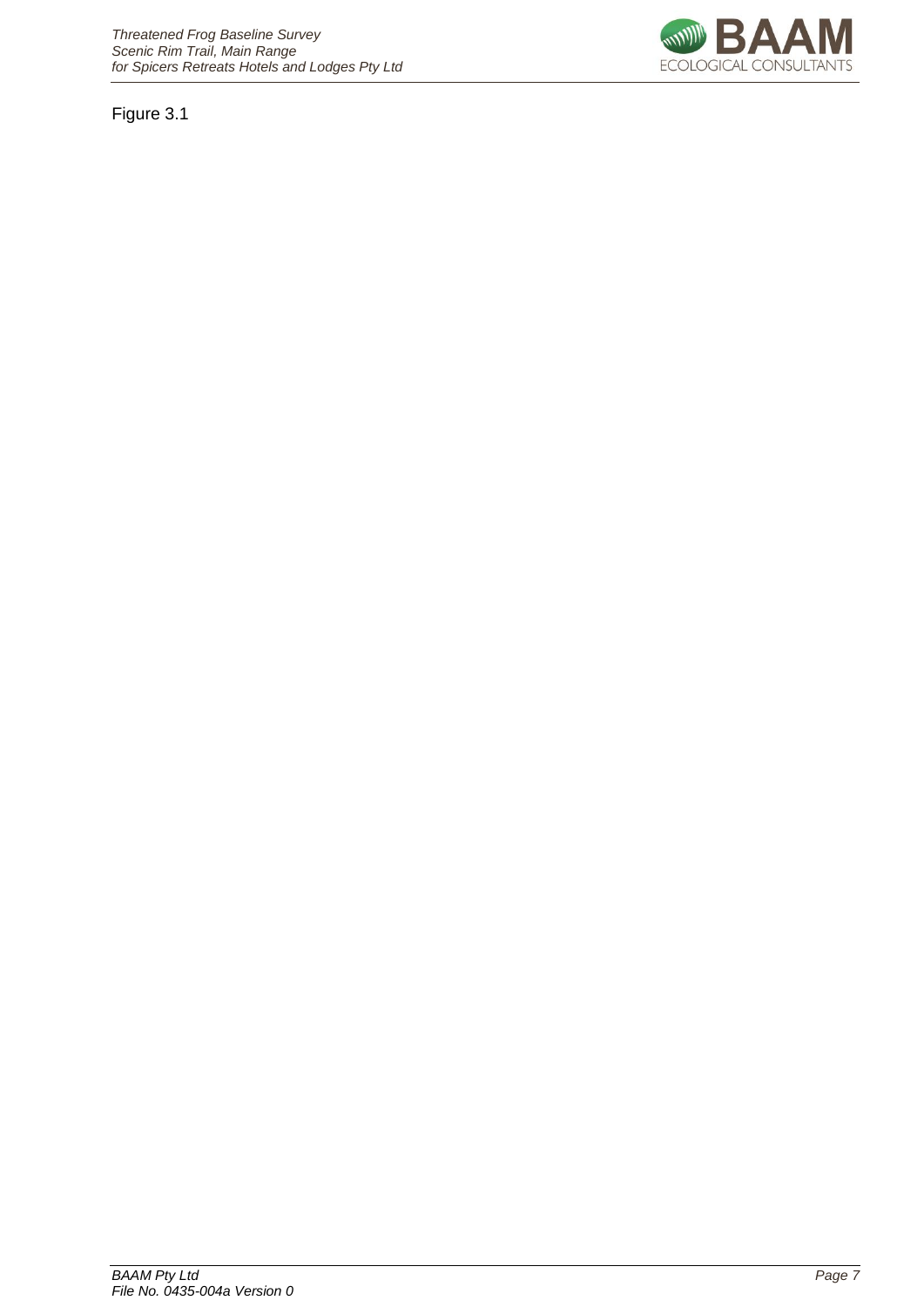

**Table 3.1 Summary of total Fleay's Barred Frogs detected upstream and downstream of the proposed new trail crossing of Blackfellow Creek. The number of calling frogs is reported in parentheses.**

| <b>Date</b>                                   | <b>Upstream</b><br>(250m) | <b>Downstream</b><br>(200m) | <b>Comments</b>                                                         |
|-----------------------------------------------|---------------------------|-----------------------------|-------------------------------------------------------------------------|
| 20 March 2017                                 | 7(0)                      | 0(0)                        | No frogs calling or responded to call-<br>playback; high stream flow.   |
| 4 October 2018                                | 10(3)                     | 5(4)                        | Frogs calling independently and<br>responded to call-playback.          |
| 5 October 2018                                | 2(0)                      | 3(2)                        | Frogs not calling independently but<br>some responded to call-playback. |
| 7 October 2018                                | 9(7)                      | 4(1)                        | Frogs calling independently and<br>responded to call-playback.          |
| <b>Maximums</b>                               | 10(7)                     | 5(4)                        |                                                                         |
| Average total ±1SD<br>during ideal conditions | $7.0 \pm 4.4$             | $4.0 \pm 1.0$               |                                                                         |

Dip-netting on 21 March 2017 and 25 October 2018 confirmed that Fleay's Frog tadpoles occurred relatively abundantly in all the small pools along the length of the creek surveyed, both above and below the proposed creek crossing point. The average (±1 standard deviation) number of Fleay's Frog tadpoles captured per dip-net sweep was 6.9±8.7 (range 0 to 30) in pools upstream of the proposed crossing point and 7.3±5.0 (range 1 to 15), in pools downstream of the proposed crossing point. These data confirm the suitability of the creek for Fleay's Barred Frog breeding.



Photo 3.1 Fleay's Barred Frog foraging on an open bank of Blackfellow Creek.

Photo 3.2 Suitable habitat for Fleay's Barred Frog and Mountain Frog on Blackfellow Creek.

# <span id="page-10-0"></span>**3.3.2 Dalrymple Creek Section**

No frogs were heard calling or responded to call-playback during the nocturnal spotlighting survey of 21 March 2017. However, this survey was undertaken soon after heavy rain and in conditions of high stream flow; therefore, frogs were not expected to be calling or responding to call-playback. Despite survey conditions being ideal for detecting frogs foraging, no Fleay's Barred Frogs were detected above the proposed crossing point and only two Fleay's Barred Frogs were detected below the proposed crossing point (**Photo 3.3**). Fleay's Barred Frogs were very active during the survey of 4 October 2018 following light showers that broke a dry spell, with frogs detected both foraging and calling. Fleay's Barred Frogs were calling or responded to call-playback during the three surveys in October 2018 that were undertaken during ideal conditions for a call survey. The maximum and average (±1 standard deviation) total number of frogs detected during the three surveys conducted in ideal conditions were 16 and 9.7±6.5 frogs on the 200m strip-transect upstream of the proposed crossing point and 17 and 10.3±6.5 frogs on the 100m strip-transect downstream of the proposed crossing point (**Table 3.2**).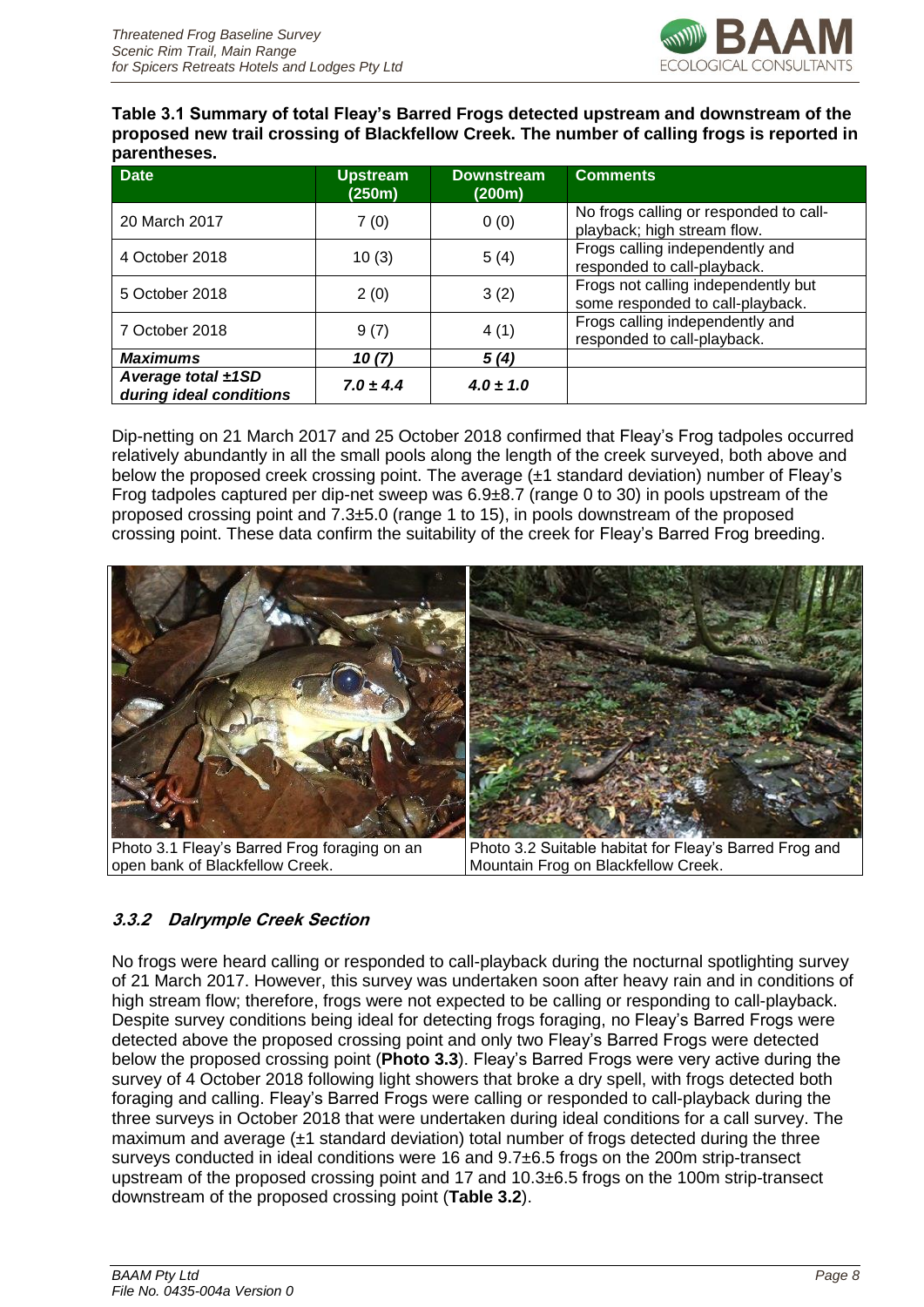Figure 3.2

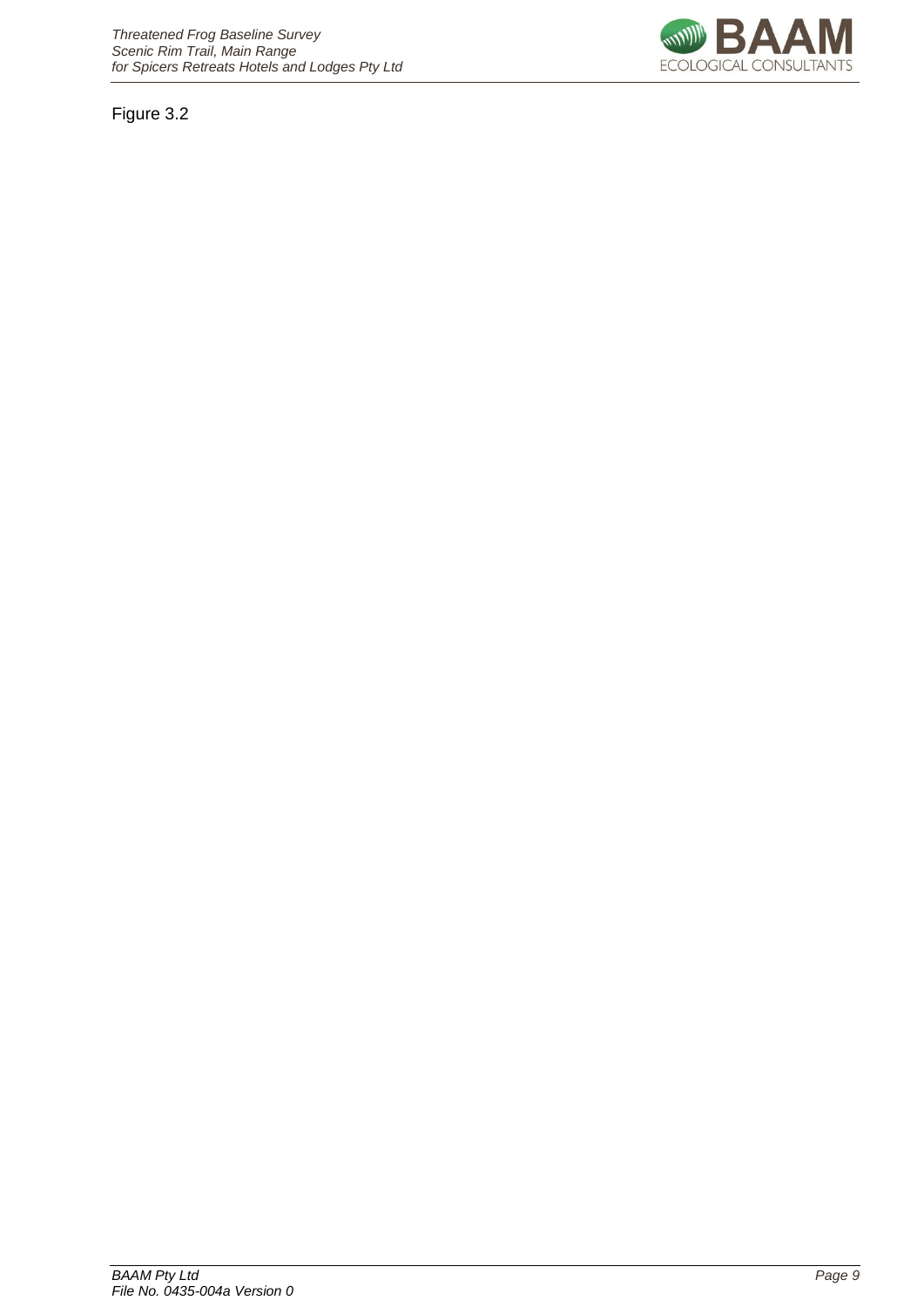

The locations of all Fleay's Barred Frog detections at Dalrymple Creek are shown in **Figure 3.2**, with detailed location data provided in **Appendix A**.

**Table 3.2 Summary of total Fleay's Barred Frogs detected upstream and downstream of the proposed new trail crossing of Dalrymple Creek. The number of calling frogs is reported in parentheses.**

| <b>Date</b>                                        | <b>Upstream</b><br>(200m) | <b>Downstream</b><br>(100m) | <b>Comments</b>                                                       |
|----------------------------------------------------|---------------------------|-----------------------------|-----------------------------------------------------------------------|
| 21 March 2017                                      | 0(0)                      | 2(0)                        | No frogs calling or responded to call-<br>playback; high stream flow. |
| 4 October 2018                                     | 16(8)                     | 17(4)                       | Frogs calling independently and<br>responded to call-playback.        |
| 5 October 2018                                     | 3(1)                      | 4(4)                        | Frogs calling independently and<br>responded to call-playback.        |
| 7 October 2018                                     | 10(10)                    | 10(3)                       | Frogs calling independently and<br>responded to call-playback.        |
| <b>Maximums</b>                                    | 16(10)                    | 17(4)                       |                                                                       |
| Average total $\pm$ 1SD<br>during ideal conditions | $9.7 \pm 6.5$             | $10.3 \pm 6.5$              |                                                                       |

Dip-netting on 21 March 2017 and 25 October 2018 confirmed that Fleay's Frog tadpoles occurred relatively abundantly in all the small pools along the length of the creek surveyed, both above and below the proposed creek crossing point. The average (±1 standard deviation) number of Fleay's Frog tadpoles captured per dip-net sweep was 5.8±2.3 (range 2 to 9) in pools upstream of the proposed crossing point and 9.7±4.5 (range 4 to 18), in pools downstream of the proposed crossing point. Pools were substantially larger and deeper downstream of the proposed crossing point, which likely explains the greater tadpole capture rates in downstream pools. These data confirm the suitability of the creek for Fleay's Barred Frog breeding.

#### <span id="page-12-0"></span>**3.3.3 Cascades Circuit Trail**

All four surveys for foraging Fleay's Barred Frogs along the 2,700m length of the Cascades Circuit walking trail between the proposed crossing point and the Manna Gum campground downstream of the proposed new crossing point were undertaken during ideal conditions for surveying foraging frogs. During the survey of 21 March 2017, foraging frogs were detected at distances up to 50m from the banks of Dalrymple Creek, whereas during the three surveys in October 2017, most frogs were detected close to the creek at the several points where the public walking trail crosses the creek. Great Barred Frogs (*Mixophyes fasciolatus*) were detected along the lower section of Dalrymple Creek near Manna Gum campground (**Photo 3.4**). The detailed location data for all Mountain Frog detections along the Cascades Circuit trail are provided in **Appendix A**.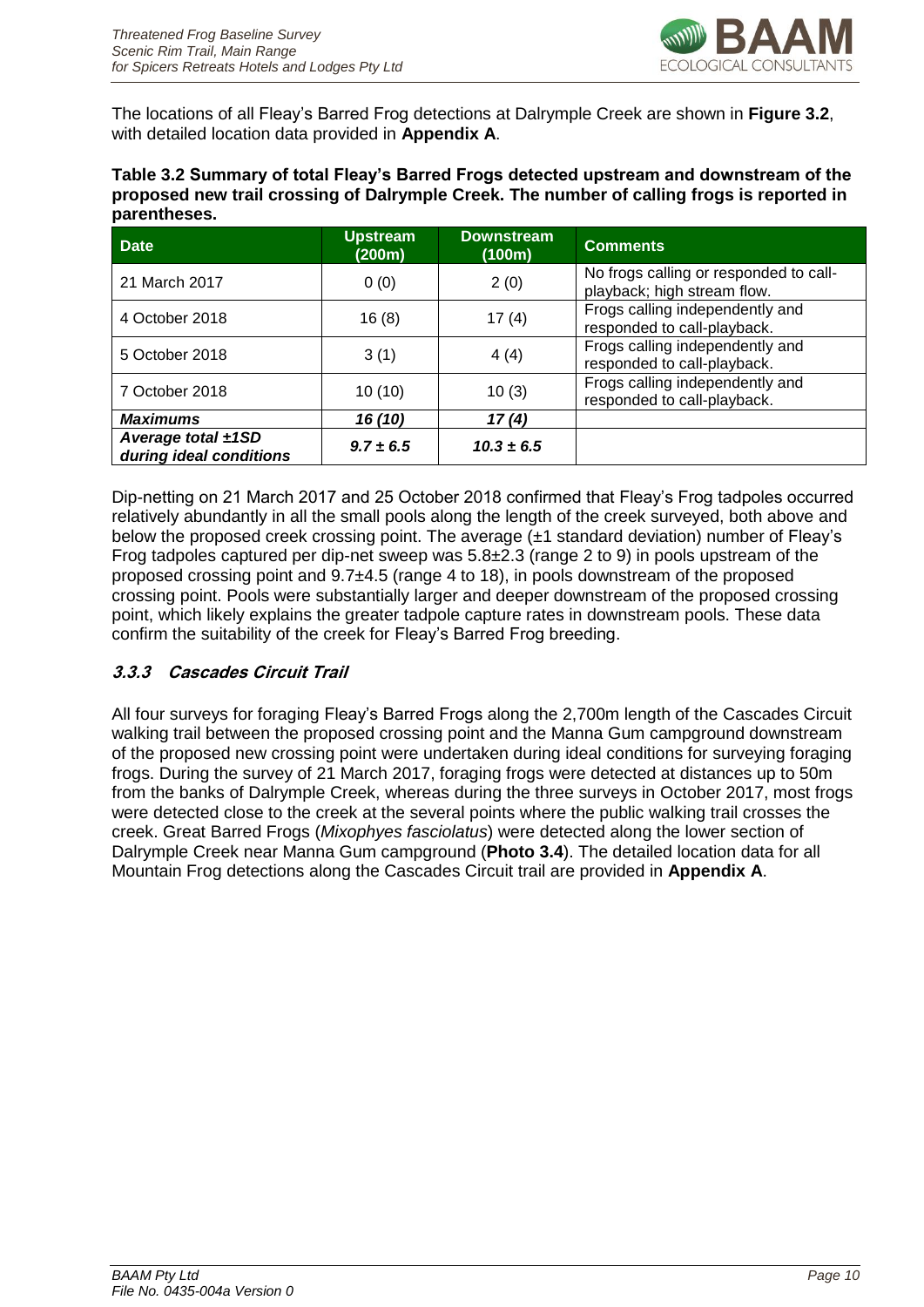

#### **Table 3.3 Summary of total Fleay's Barred Frogs and Great Barred Frogs detected foraging along the 2,700m length of the Cascades Circuit walking trail.**

| <b>Date</b>       | <b>Cascades Circuit trail</b><br>(2,700m) |                                    | <b>Comments</b>                                                                                                                                                                                           |  |
|-------------------|-------------------------------------------|------------------------------------|-----------------------------------------------------------------------------------------------------------------------------------------------------------------------------------------------------------|--|
|                   | Fleay's<br><b>Barred Frog</b>             | <b>Great</b><br><b>Barred Frog</b> |                                                                                                                                                                                                           |  |
| 21 March 2017     | 42                                        |                                    | No frogs calling; high stream flow. A few Great Barred<br>Frogs calling intermittently adjacent to the Manna Gum<br>campground.                                                                           |  |
| 4 October<br>2018 | 32                                        | $\overline{2}$                     | Fleay's Barred Frogs calling sustainedly at scattered<br>locations along the length of Dalrymple Creek.                                                                                                   |  |
| 5 October<br>2018 | 12                                        | 2                                  | Fleay's Barred Frogs calling intermittently along the<br>length of Dalrymple Creek; Great Barred Frogs calling<br>intermittently along the lower section of Dalrymple Creek<br>near Manna Gum campground. |  |
| 7 October<br>2018 | 16                                        |                                    | Fleay's Barred Frogs calling intermittently along the<br>length of Dalrymple Creek; Great Barred Frogs calling<br>sustainedly along the lower section of Dalrymple Creek<br>near Manna Gum campground.    |  |
| <b>Maximum</b>    | 42                                        | $\overline{2}$                     |                                                                                                                                                                                                           |  |
| Average $\pm$ 1SD | $25.5 \pm 14.0$                           | $1.5 \pm 0.6$                      |                                                                                                                                                                                                           |  |



## <span id="page-13-0"></span>**3.4 MOUNTAIN FROG BASELINE SURVEY RESULTS**

#### <span id="page-13-1"></span>**3.4.1 Blackfellow Creek Section**

The maximum and average  $(\pm 1)$  standard deviation) total number of frogs detected during the four surveys when Mountain Frogs were actively calling were 4.8±3.0 frogs on the 200m strip-transect upstream of the proposed crossing point and 3.8±2.2 frogs on the 200m strip-transect downstream of the proposed crossing point (**Table 3.4**). The locations of all Mountain Frog detections along the Blackfellow Creek strip-transects are shown in **Figure 3.1**, with detailed location data provided in **Appendix A**.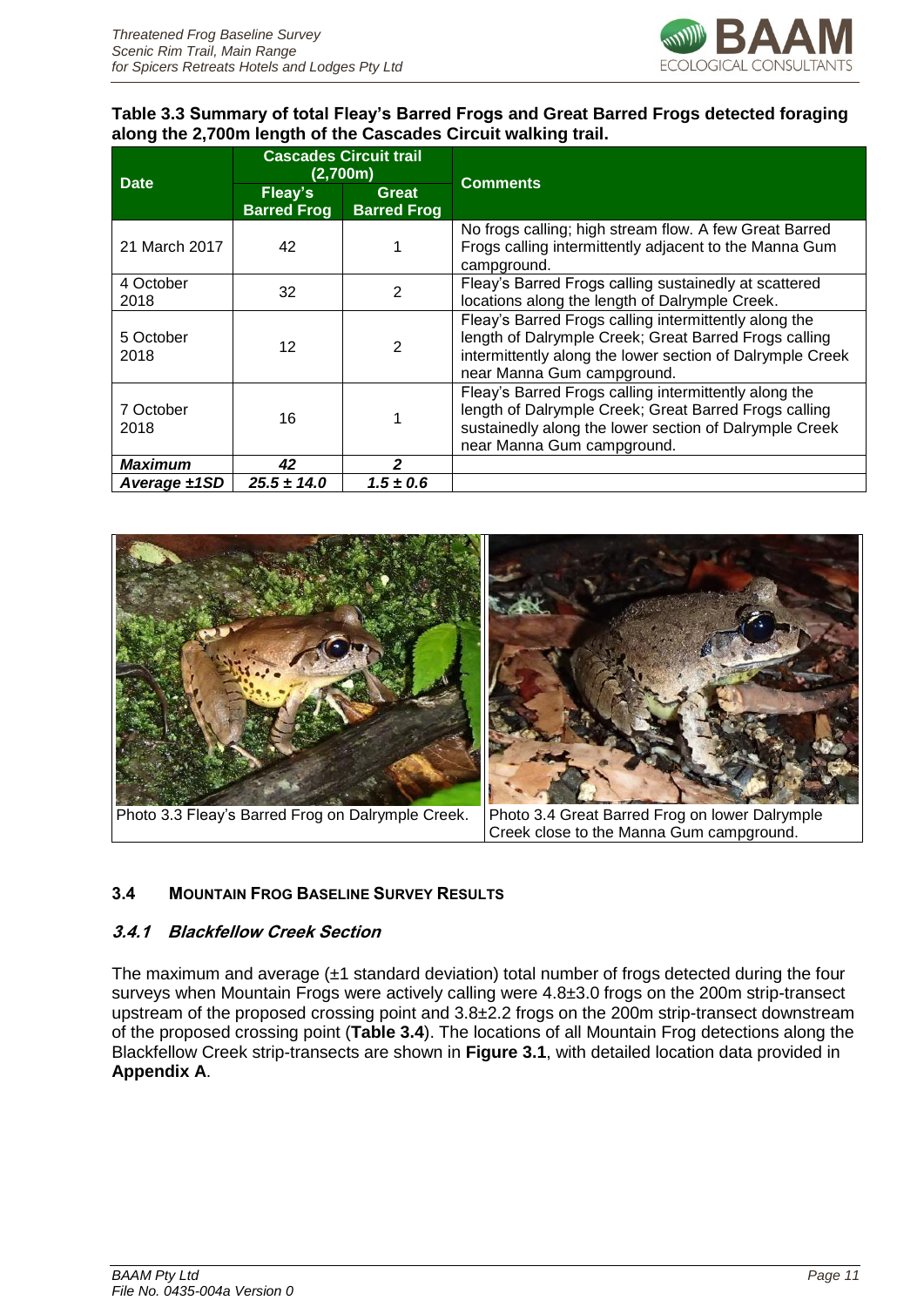

#### **Table 3.4 Summary of total Mountain Frogs detected calling upstream and downstream of the proposed new trail crossing of Blackfellow Creek.**

| <b>Date</b>                                        | <b>Upstream</b><br>(200m) | <b>Downstream</b><br>(200m) | <b>Comments</b>                                                |
|----------------------------------------------------|---------------------------|-----------------------------|----------------------------------------------------------------|
| 4 October 2018 (afternoon)                         | 8                         |                             | Frogs calling independently during<br>warm, dry conditions.    |
| 4 October 2018 (evening)                           | 6                         | 6                           | Frogs calling independently during<br>mild, wet conditions.    |
| 5 October 2018 (evening)                           |                           | 5                           | Frogs calling independently and<br>responded to call-playback. |
| 7 October 2018 (evening)                           |                           |                             | No response to call-playback.                                  |
| 25 October 2018 (morning)                          |                           | 3                           | Frogs calling independently.                                   |
| <b>Maximums</b>                                    |                           | 6                           |                                                                |
| Average total $\pm$ 1SD during<br>activity periods | $4.8 \pm 3.0$             | $3.8 \pm 2.2$               |                                                                |

#### <span id="page-14-0"></span>**3.4.2 Dalrymple Creek Section**

No Mountain Frogs were detected calling during any diurnal or nocturnal survey upstream or downstream of the proposed Dalrymple Creek crossing, despite abundant suitable habitat along the banks of Dalrymple Creek at these locations. A single Mountain Frog was heard calling on the banks of Dalrymple Creek on the Cascades Circuit approximately 350m downstream of the monitoring sites during the 25 October 2018 survey, confirming that Mountain Frog does occur in Dalrymple Creek. The reduced abundance of Mountain Frog on Dalrymple Creek may result from the lower altitude of this area.

#### <span id="page-14-1"></span>**3.4.3 Sylvesters Lookout rock seep**

In early October 2018, the rock seep was no longer oozing water after an extended dry spell, and no Mountain Frogs were calling during the diurnal surveys on the 4<sup>th</sup> and 5<sup>th</sup> of October 2018. The location of the November 2016 Mountain Frog detection is shown in **Figure 3.3**, with detailed location data provided in **Appendix A**.

#### <span id="page-14-2"></span>**3.4.4 Lookout Road creek crossing (a control site)**

The maximum and average  $(\pm 1)$  standard deviation) total number of frogs detected during surveys were 6.7 $\pm$ 6.7 frogs on the 200m strip-transect upstream of the Lookout Road crossing and 8.0 $\pm$ 4.2 frogs on the 200m strip-transect downstream of the Lookout Road crossing (**Table 3.5**). The detailed location data for all Mountain Frog detections along the control site strip-transects are provided in **Appendix A**.

| the Lookout Road Creek Crossing (a Control Site). |                           |                             |                                                                             |
|---------------------------------------------------|---------------------------|-----------------------------|-----------------------------------------------------------------------------|
| <b>Date</b>                                       | <b>Upstream</b><br>(200m) | <b>Downstream</b><br>(200m) | <b>Comments</b>                                                             |
| 4 October 2018 (afternoon)                        |                           | 5                           | Frogs calling independently<br>during warm, dry conditions.                 |
| 5 October 2018 (morning)                          | 5                         | 11                          | Frogs calling independently<br>during cool, wet conditions.                 |
| 25 October 2018 (morning)                         | 14                        | Not surveyed                | Frogs calling independently<br>during partly cloudy and mild<br>conditions. |
| <b>Maximums</b>                                   | 14                        | 11                          |                                                                             |
| Average total $\pm$ 1SD                           | $6.7 \pm 6.7$             | $8.0 \pm 4.2$               |                                                                             |

#### **Table 3.5 Summary of total Mountain Frogs detected calling upstream and downstream of the Lookout Road creek crossing (a control site).**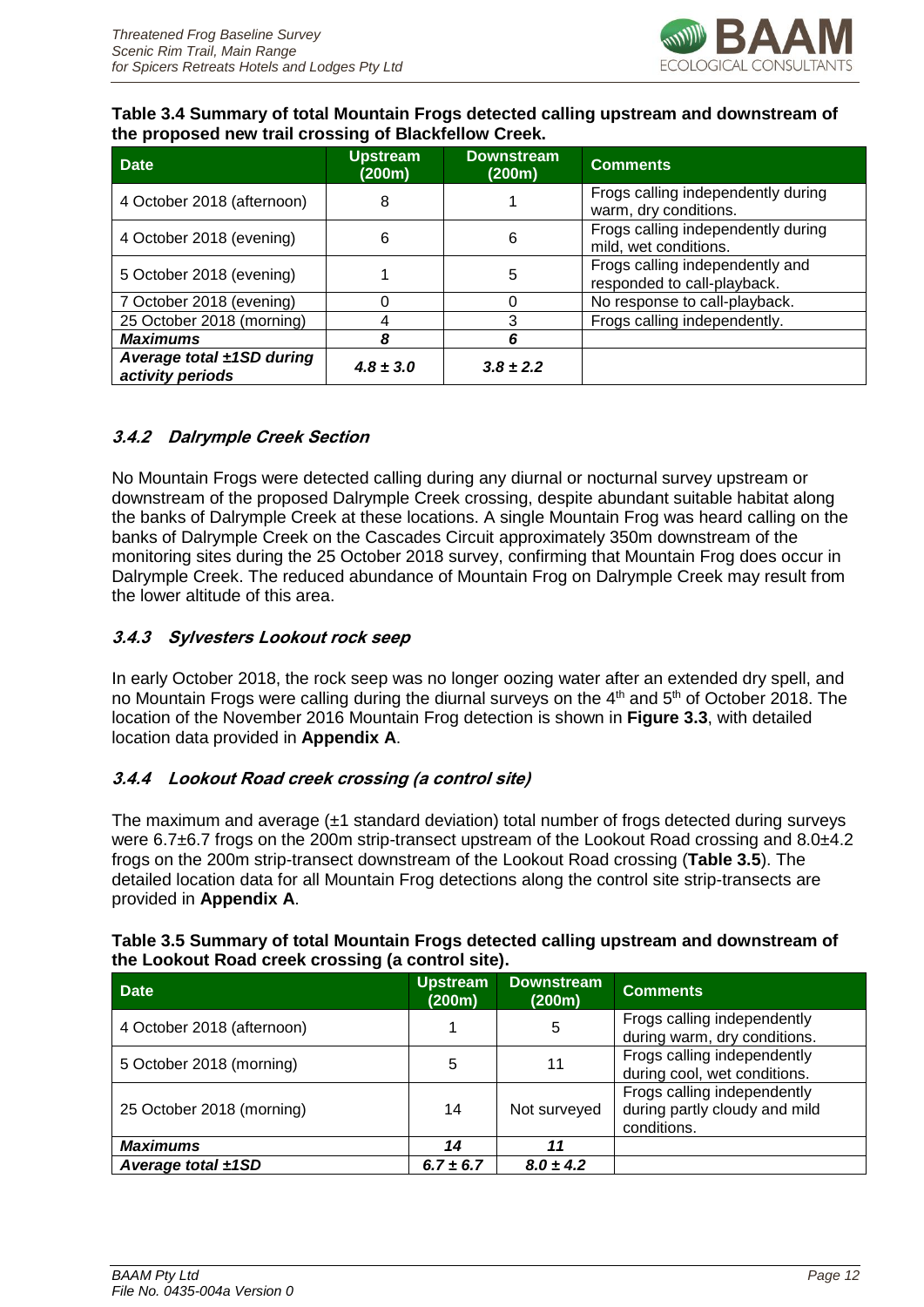Figure 3.3

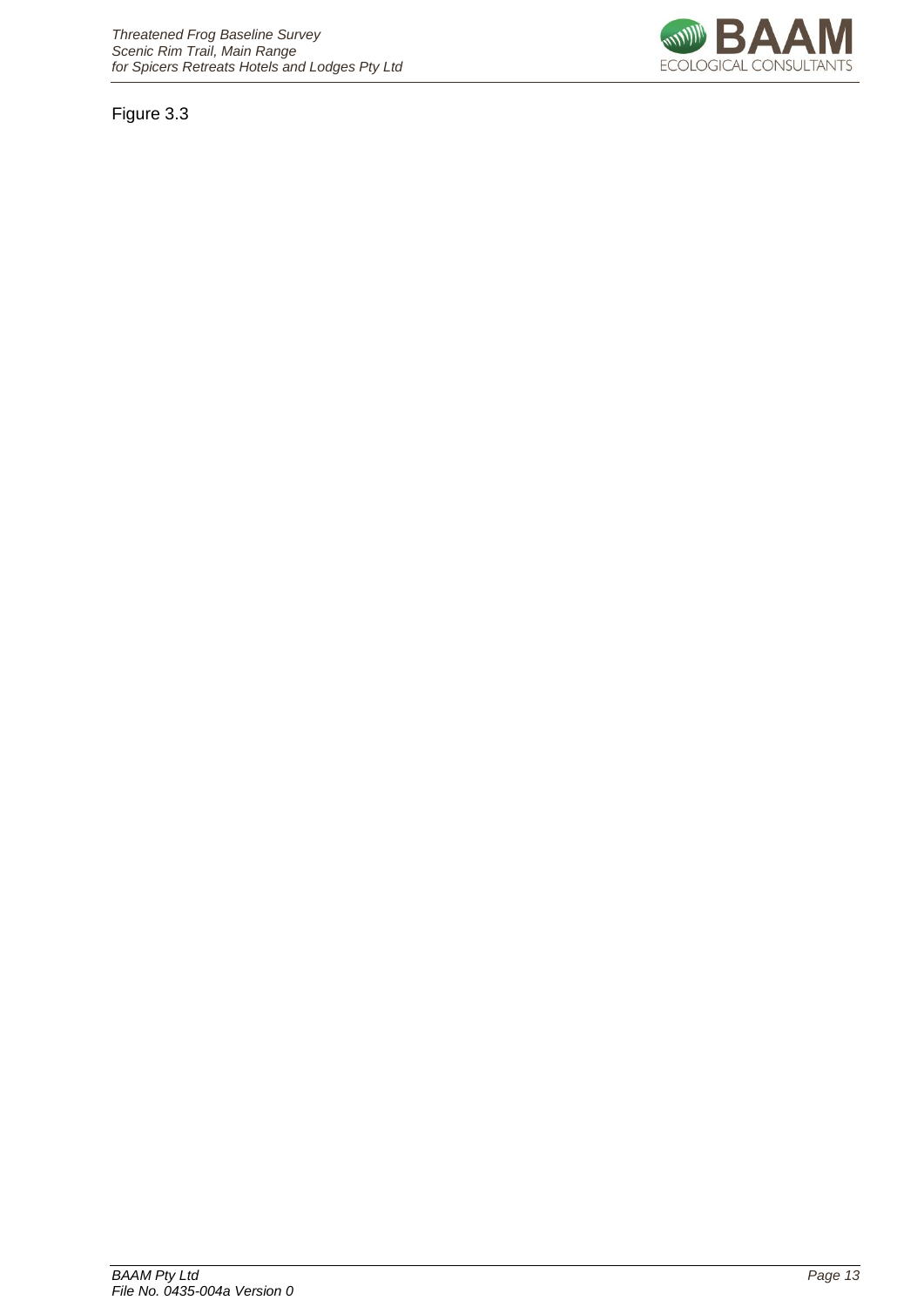

#### <span id="page-16-0"></span>**3.5 CHYTRID FUNGUS SURVEY RESULTS**

Of the five samples collected from tadpoles in Blackfellow Creek, two tested positive for chytrid fungus (all three replicates tested positive), two were equivocal (1 to 2 replicates tested positive) and one tested negative (all three replicates tested negative). Of the five samples collected from tadpoles in Dalrymple Creek and its tributary, one tested positive and four tested negative for chytrid fungus (see **Appendix B** for the laboratory results in their original form). These results confirm the presence of chytrid fungus in both the Blackfellow and Dalrymple catchment systems.

#### <span id="page-16-1"></span>**3.6 EXTENT, NATURE, AND SEVERITY OF CURRENT THREATS**

Current threats to Fleay's Barred Frog within the areas subject to this assessment include chytrid fungus, feral pigs and domestic cattle. The testing for chytrid fungus confirmed that this pathogen is already present within the Blackfellow Creek and Dalrymple Creek catchments, as originally anticipated. Given the relatively high abundance of adult frogs and tadpoles detected during the surveys, it is likely that Fleay's Barred Frog populations in the Blackfellow Creek and Dalrymple Creek catchments have recovered following the initial impacts of chytrid fungus, as has been documented elsewhere in the range of Fleay's Barred Frogs (Newell *et al.* 2013, Quick *et al.* 2015). The occurrences of feral pigs and domestic cattle within the areas subject to this assessment are described in more detail in a separate report detailing baseline riparian habitat quality and water quality (BAAM 2018b).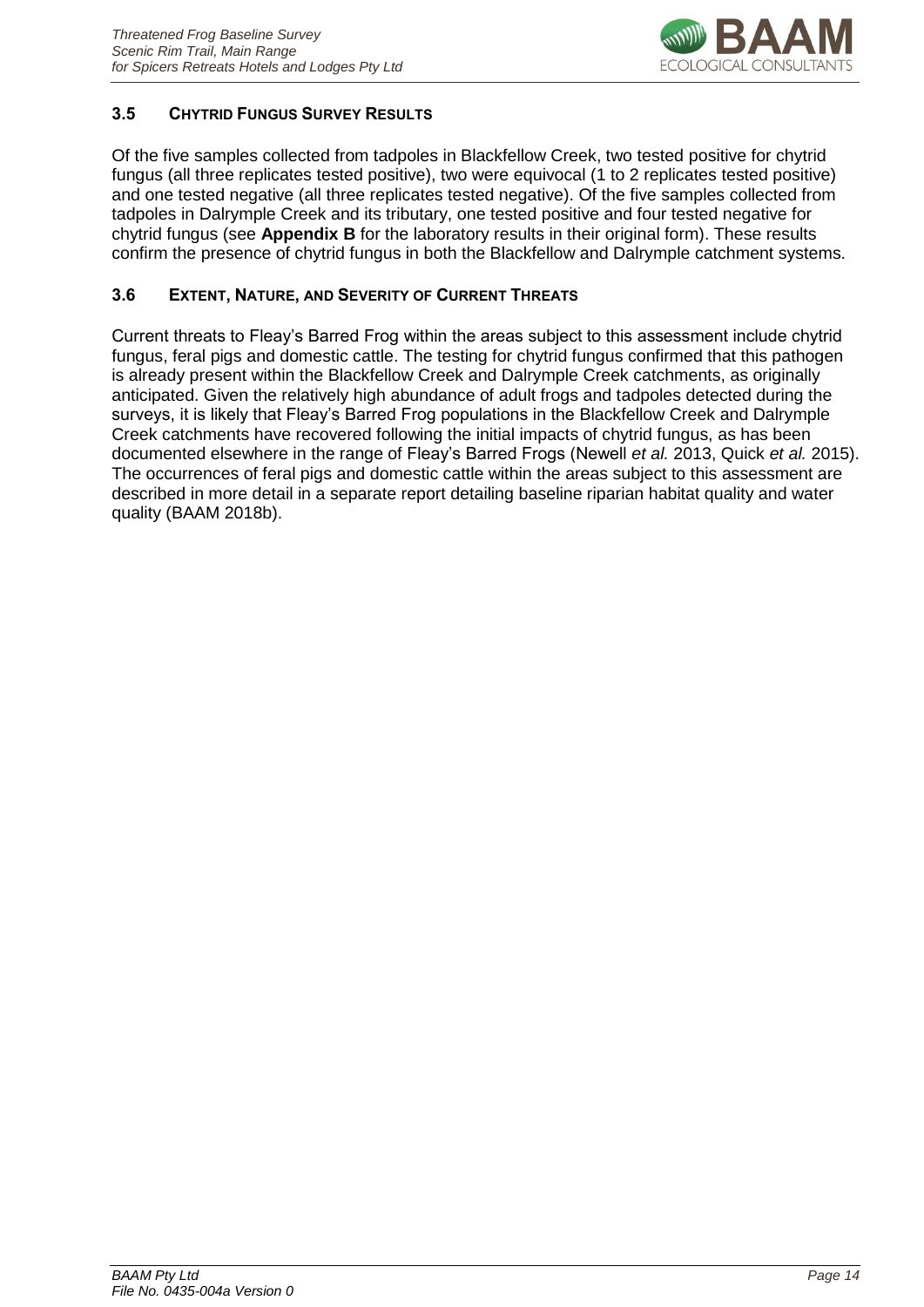

## <span id="page-17-0"></span>**4.0 REFERENCES**

- **BAAM (2018a).** Mountain Frog habitat and Rainforest Spinach survey along proposed new trail sections of the Scenic Rim Hiking Trail. Report prepared by Biodiversity Assessment and Management Pty Ltd for Spicers Retreats Hotels and Lodges Pty Ltd.
- **BAAM (2018b).** Riparian habitat quality and water quality baseline survey, Scenic Rim Trail, Main Range. Report prepared by Biodiversity Assessment and Management Pty Ltd for Spicers Retreats Hotels and Lodges Pty Ltd.
- **Berger, L., R. Speare, et al. (1999).** Chytrid fungi and amphibian declines: Overview, implications and future directions. *In*. "Declines and Disappearances of Australian Frogs" (Ed. A. Campbell). Environment Australia, Canberra. pp 23-33.
- **BoM (2018).** Daily rainfall recorded at the Mount Castle Alert gauge, Station 540171. Bureau of Meteorology.
- **Boyle, D. G., Boyle, D. B., Olsen, V., Morgan, J. A. T., and Hyatt, A. D. (2004).** Rapid quantitative detection of chytridiomycosis (*Batrachochytrium dendrobatidis*) in amphibian samples using real-time Taqman PCR assay. *Diseases of Aquatic Organisms* 60: 141-148.
- **Curtis, LK, Dennis, AJ, McDonald, KR, Kyne, PM, Debus, SJS (2012).** *Queensland's Threatened Animals*. CSIRO Publishing, Victoria.
- **Doak, N.C. (2005).** Phylogeography, dispersal and movement of Fleay's Barred Frog, *Mixophyes fleayi*. Unpublished PhD thesis, School of Environmental and Applied Sciences, Griffith University.
- **Eyre, T., Barrett, D. and Venz, M. (1997).** Systematic Vertebrate Fauna Survey Project. Stage 1 Vertebrate Fauna Survey in the SEQ Bioregion. Department of Natural Resources, Brisbane.
- **Goldingay, R., D. Newell and M. Graham (1999).** The status of Rainforest Stream Frogs in northeastern New South Wales: decline or recovery? In "Declines and Disappearances of Australian Frogs" (Ed. A. Campbell). Environment Australia, Canberra. pp 64-71.
- **Hagger, V., Fisher, D., Schmidt, S., & Blomberg, S. (2013).** Assessing the vulnerability of an assemblage of subtropical rainforest vertebrate species to climate change in south‐east Queensland. *Austral Ecology* 38: 465-475.
- **Hero, J. M., Morrison, C., Gillespie, G., Roberts, J. D., Newell, D., Meyer, E., ... and Hines, H. (2006).** Overview of the conservation status of Australian frogs. *Pacific Conservation Biology* 12: 313-320.
- **Hines, H. B. and the South-east Queensland Threatened Frogs Recovery Team (2002).** Recovery plan for stream frogs of south-east Queensland 2001-2005. Report to Environment Australia, Canberra. Queensland Parks and Wildlife Service, Brisbane.
- **Hines, H., Mahony, M. and McDonald, K. (1999).** An assessment of frog declines in wet subtropical Australia. *In*. "Declines and Disappearances of Australian Frogs" (Ed. A. Campbell). Environment Australia, Canberra. pp 44-63.
- **Knowles, R. O. S. S., Mahony, M., Armstrong, J., & Donnellan, S. (2004).** Systematics of sphagnum frogs of the genus *Philoria* (Anura: Myobatrachidae) in eastern Australia, with the description of two new species. *Records of the Australian Museum* 56: 57-74.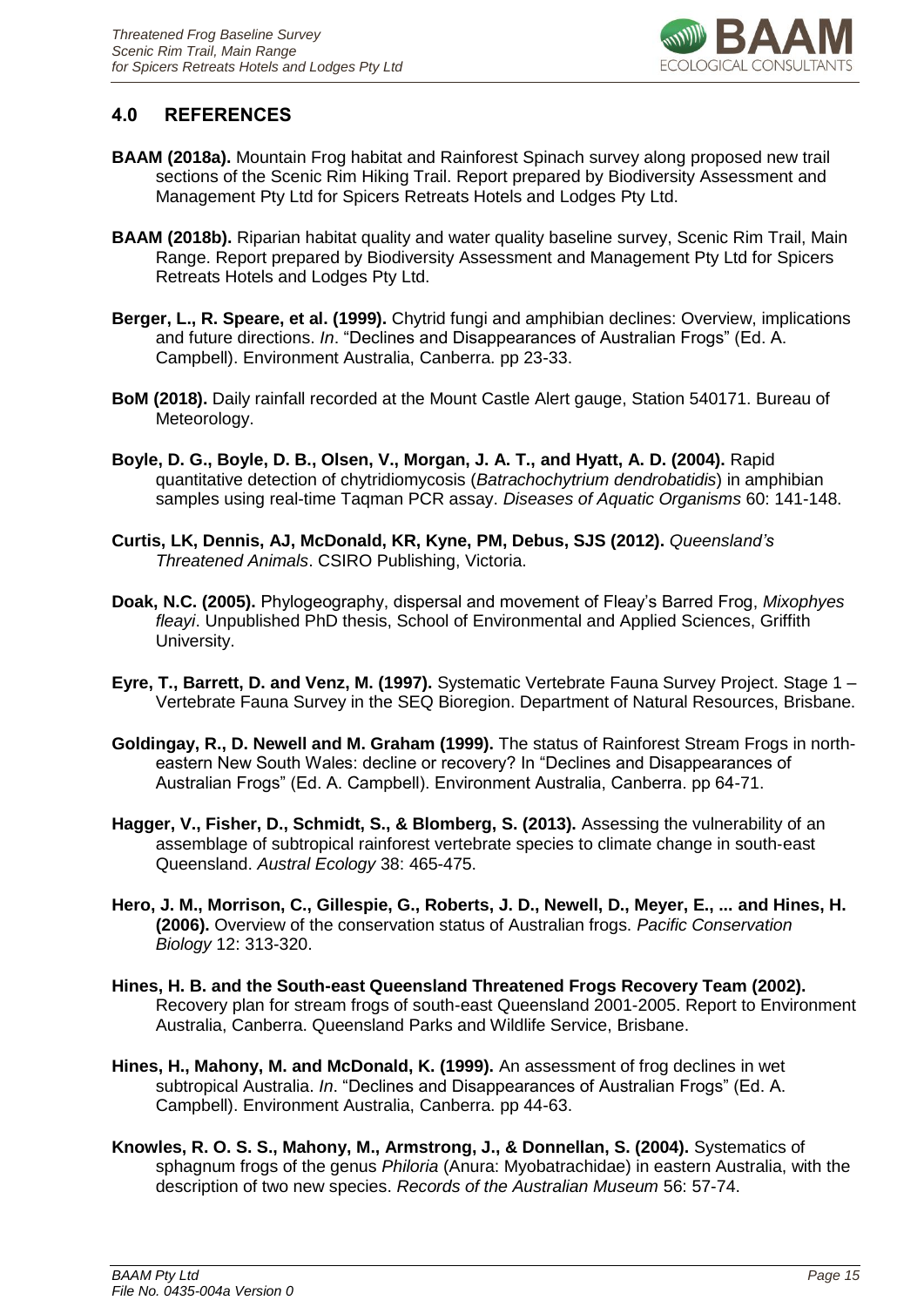

- **Knowles, R., Thumm, K., Mahony, M., Hines, H., Newell, D., & Cunningham, M. (2014).**  Oviposition and egg mass morphology in barred frogs (Anura: Myobatrachidae: Mixophyes Günther, 1864), its phylogenetic significance and implications for conservation management. *Australian Zoologist* 37: 381-402.
- **Lemckert, F., and Mahony, M. (2008).** Core calling periods of the frogs of temperate New South Wales, Australia. *Herpetological Conservation and Biology* 3: 71-76.
- **Newell, D. A., Goldingay, R. L. and Brooks, L. O. (2013).** Population recovery following decline in an endangered stream-breeding frog (*Mixophyes fleayi*) from subtropical Australia. *PloS One* 8(3): e58559.
- **OEH (2018).** Mountain Frog profile. New South Wales Office of Environment and Heritage. Available at: <https://www.environment.nsw.gov.au/threatenedspeciesapp/profile.aspx?id=10618>
- **Quick, G., Goldingay, R. L., Parkyn, J., & Newell, D. A. (2015).** Population stability in the endangered Fleay's barred frog (*Mixophyes fleayi*) and a program for long-term monitoring. *Australian Journal of Zoology* 63: 214-219.
- **Stratford, D., Grigg, G., McCallum, H., & Hines, H. (2010).** Breeding ecology and phenology of two stream breeding myobatrachid frogs (*Mixophyes fleayi* and *M. fasciolatus*) in south-east Queensland. *Australian Zoologist* 35: 189-197.
- **Tony Charters and Associates (2016).** Draft Scenic Rim Trail Thornton Trailhead to Spicers Peak Nature Refuge Development Proposal and Environmental Management Plan – Version 4. Consultancy Report prepared for Scenic Rim Trail, Brisbane.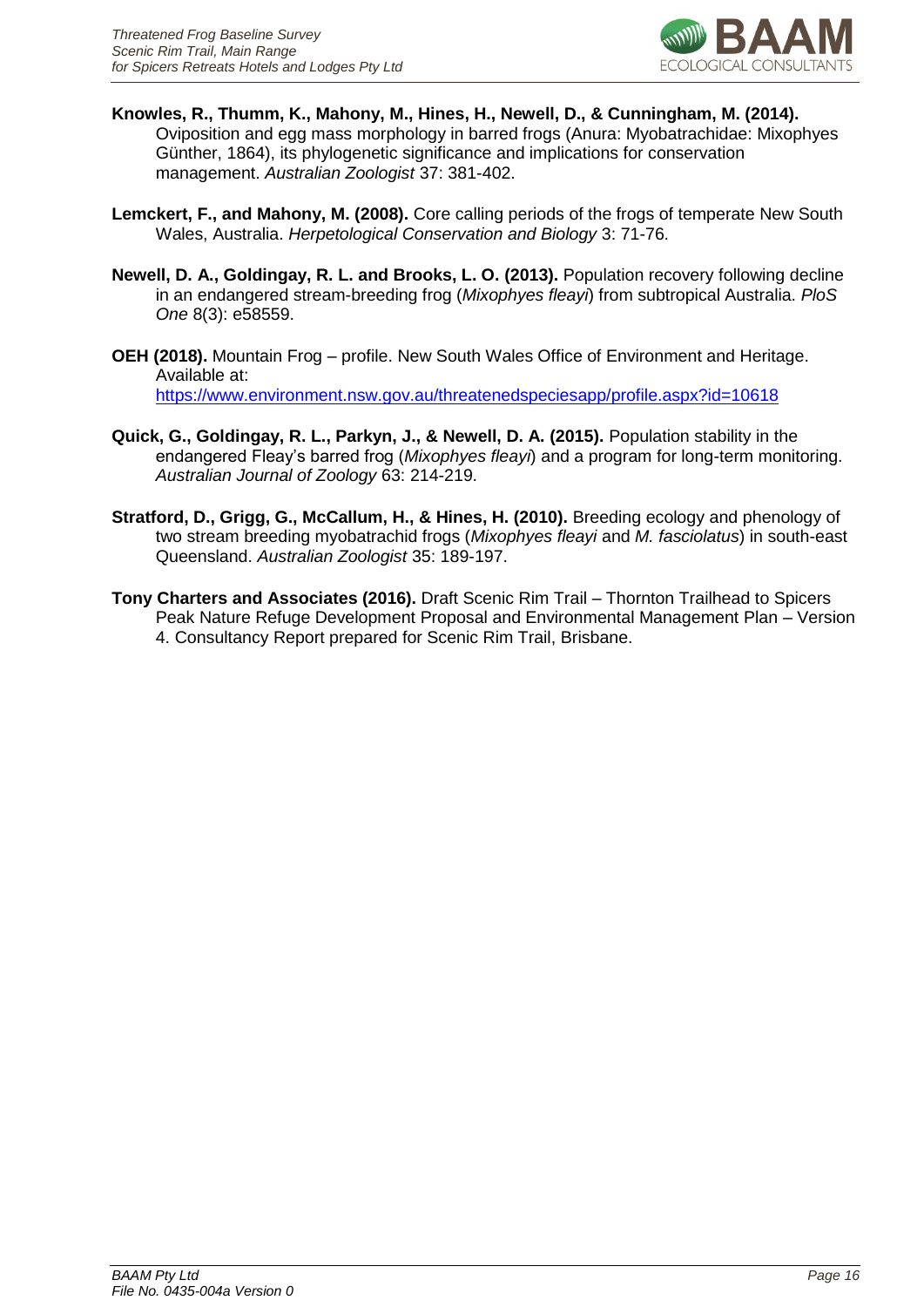# **APPENDIX A**

**Frog survey data**